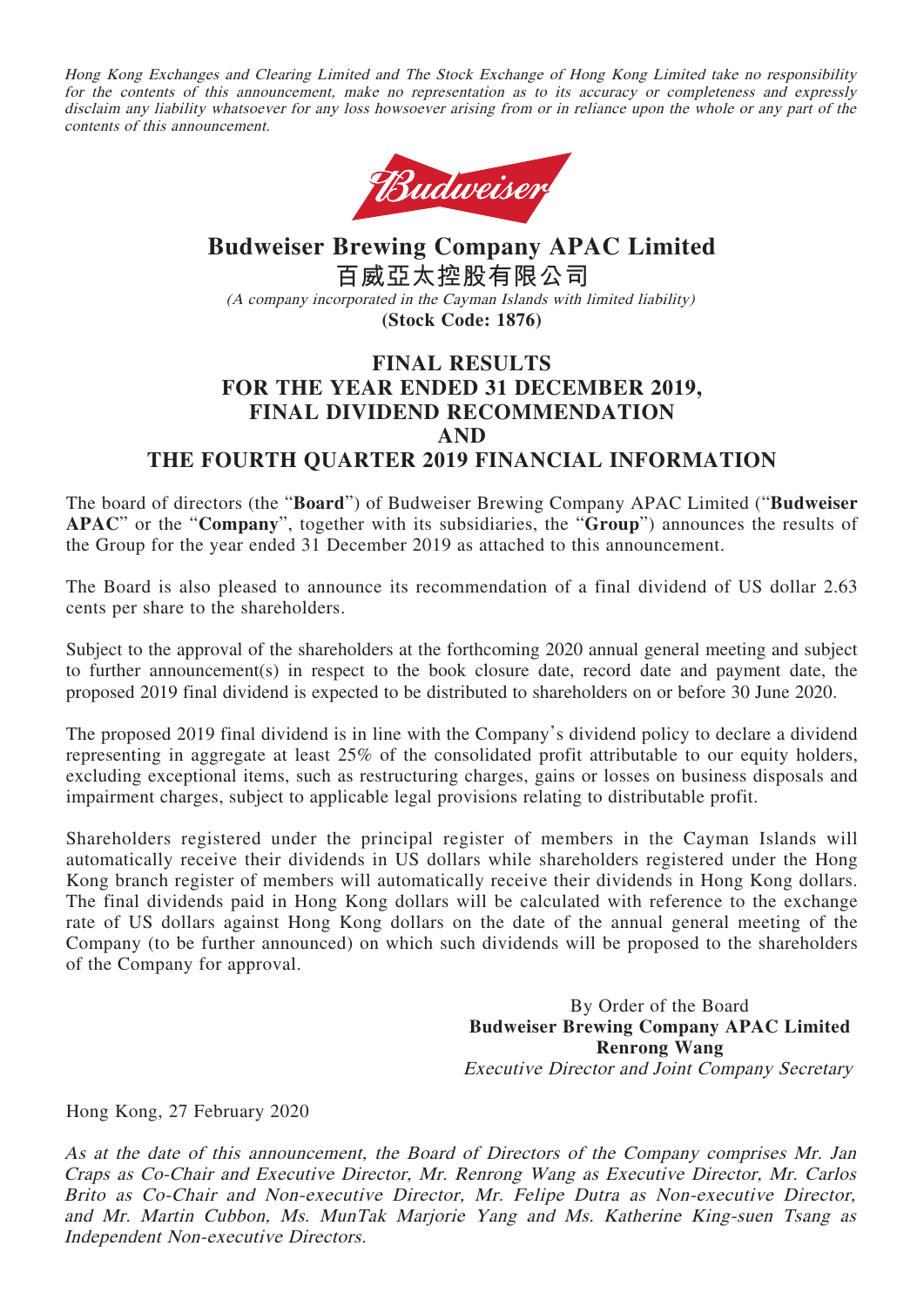

# **Budweiser APAC Reports FY2019 Results**

# **HIGHLIGHTS OF 2019 <sup>1</sup>**

**.** 

- We continue to lead premiumization across our markets with revenue per hectoliter (hl) growth of 4.9%, resulting in revenue growth of 1.8% in FY19. We estimate that in China, Budweiser is the #1 Premium brand and Corona is the #1 Super Premium brand by volume
- Our Premium portfolio in China led by Budweiser experienced a low single-digit volume decline in FY19 driven by softness in the nightlife channel, especially in 2H19. According to Nielsen in China, during FY19, we were again the predominant leader in the Premium and Super Premium segments in the in-home channel and have been growing share faster than any other brewer. During FY19, we estimate we gained market share in every channel; however, our overall market share declined by approximately 50 bps. This was due to the channel mix shift resulting from softness in the nightlife channel, where our portfolio has a leading position
- In China, we continue to lead in e-commerce with strong double-digit volume growth in FY19. During the Double-11 e-commerce campaign in November 2019, the largest e-commerce sales event in China, Budweiser was the #1 brand and Corona, Hoegaarden and Harbin were also among the top five beer brands by retail sales value on both Tmall and JD platforms
- In South Korea, amidst declining volumes mostly driven by a soft industry, we grew market share in FY19 in the in-home channel according to Nielsen and we estimate that we also grew in certain on-premise channels. However, Cass has lost market share in the Korean restaurant channel, where it is still the prominent leader; the Korean restaurant channel accounts for approximately a quarter of the market. Overall, this resulted in a total market share loss of approximately 160 bps in FY19, according to our estimates
- In APAC, our Super Premium portfolio continued to perform very well with strong double-digit volume growth, led by Corona, Blue Girl, Hoegaarden, and Stella Artois
- Normalized EBITDA<sup>2</sup> grew by 11.0% with margin expansion of 271 bps to 32.4% in FY19. Normalized profit attributable to equity holders of Budweiser APAC decreased from 1,012 million USD in FY18 to 994 million USD in FY19. Profit attributable to equity holders of Budweiser APAC followed a similar trend decreasing from 958 million USD in FY18 to 898 million USD in FY19 driven by increased withholding taxes related to the IPO and unfavorable currency translation effects
- As part of our Better World<sup>3</sup> vision, we have made significant achievements in our sustainability initiatives. For example, our watershed protection program increased water availability in high-stress areas across India and China. In 2019, water usage in our breweries was reduced by 5% and 56% of our volume was sold in returnable packaging

<sup>1</sup> Unless otherwise stated, the growth rates presented in this document are based on organic growth figures and refer to FY19 and 4Q19 versus the same period of last year. Please refer to Annex 1 for unaudited 4Q19 financial information, and Annex 2 for further information on the calculation of organic growth figures. Please also refer to the end of this press release for important notes and disclaimers.

<sup>2</sup> Normalized EBITDA is a key financial measure regularly monitored by management in managing the Group's performance, capital and funding structure. Normalized EBITDA is calculated by excluding the following effects from profit attributable to equity holders of Budweiser APAC: (i) non-controlling interest; (ii) income tax expense; (iii) share of results of associates; (iv) net finance cost; (v) non-recurring net finance cost; (vi) non-recurring items above EBIT (including non-recurring costs) and (vii) depreciation, amortization and impairment. Please refer to the "Reconciliation between profit attributable to equity holders and normalized EBITDA" section of this press release for further information.

<sup>3</sup> Please refer to our Better World vision on our website at http://budweiserapac.com/en/better-world.html.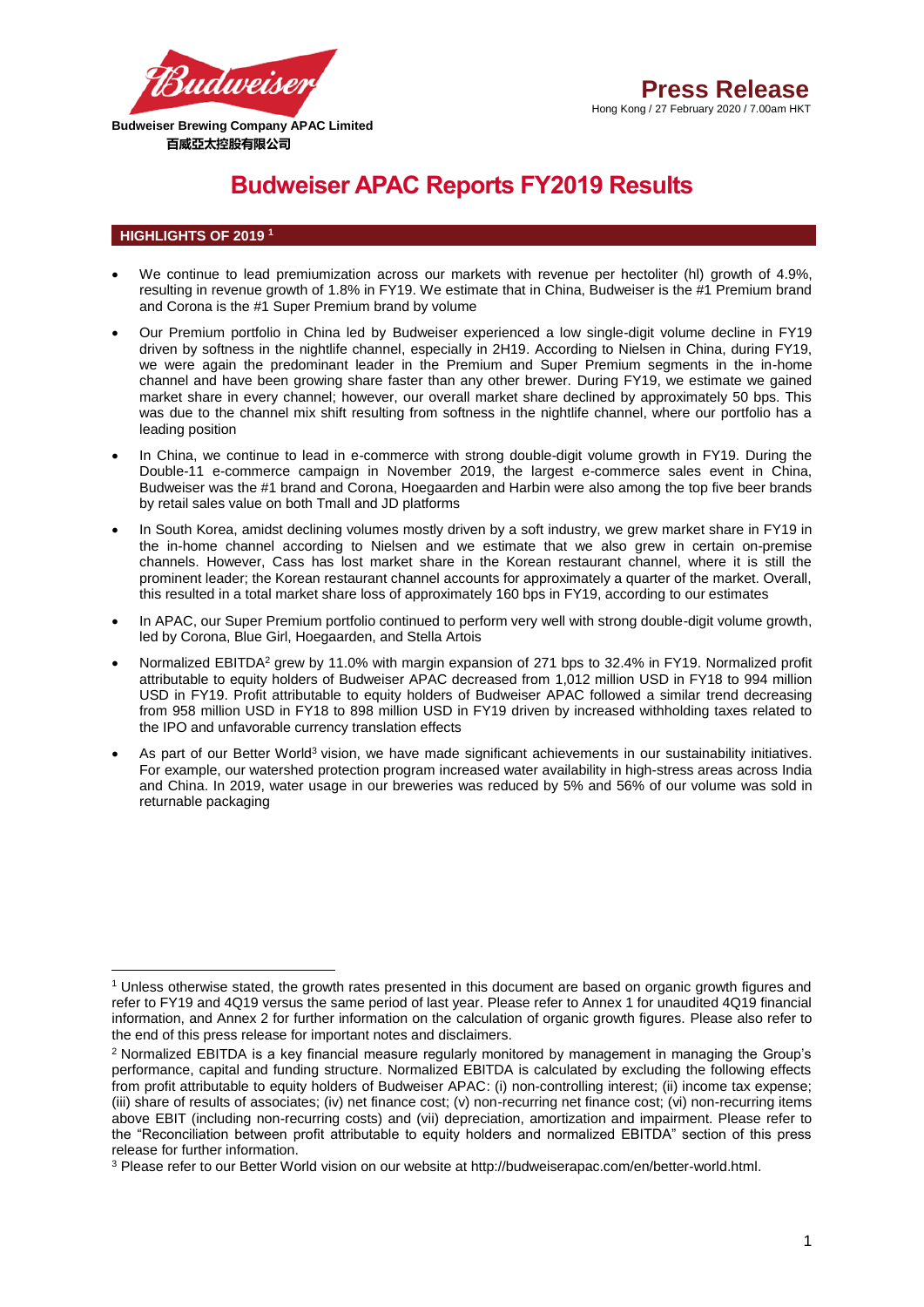

# **KEY FIGURES OF 2019 <sup>1</sup>**

1

- **Revenue:** Revenue grew by 1.8% in FY19, translating to a 2.9% decline on the reported basis after including currency impacts and scope changes, with revenue per hl growth of 4.9%, primarily driven by ongoing premiumization across markets and supported by revenue management initiatives
- **Volume:** Total volumes decreased by 3.0% in FY19, mainly due to a challenging industry and competitive environment in South Korea and softness in the China nightlife channel in 2H19
- **Cost of Sales (CoS):** CoS declined by 1.1% in FY19, translating to a 5.6% decline on the reported basis including currency impacts and scope changes, and increased by 2.0% on a per hl basis
- **Normalized EBITDA<sup>2</sup>:** Normalized EBITDA grew by 11.0% in FY19 and normalized EBITDA margin expanded by 271 bps to 32.4%, as a result of strong brand mix, ongoing cost discipline and other operating income
- **Normalized Effective Tax Rate (ETR)**: Normalized ETR increased from 23.4% in FY18 to 32.3% in FY19, primarily driven by withholding taxes on dividend payments associated with re-organizations for the IPO and an allowance on deferred tax assets accrued historically. Excluding these items, our normalized ETR would have been 27.1% in FY19
- **Profit:** Normalized profit attributable to equity holders of Budweiser APAC decreased from 1,012 million USD in FY18 to 994 million USD in FY19, as our normalized EBITDA growth was more than offset by increased tax expenses and unfavorable currency translation effects. Profit attributable to equity holders of Budweiser APAC followed a similar trend, decreasing from 958 million USD in FY18 to 898 million USD in FY19
- **Earnings per share (EPS)<sup>4</sup> :** Adjusted EPS was 7.52 cents USD in FY19, supported by normalized EBITDA growth partially offset by increased tax expenses and unfavorable currency translation effects. Basic and diluted EPS was 7.50 cents USD
- **Dividend**: The Board has recommended a final dividend of 2.63 cents USD per share to the shareholders, which represents 35% of our normalized profit attributable to our equity holders of Budweiser APAC in FY19

| <b>Figure 1. Consolidated performance (million USD)</b>                      |             |             |                                |
|------------------------------------------------------------------------------|-------------|-------------|--------------------------------|
|                                                                              | <b>FY19</b> | <b>FY18</b> | Organic<br>growth <sup>5</sup> |
| Total volumes (thousand his)                                                 | 93 168      | 96 245      | $-3.0%$                        |
| Revenue                                                                      | 6546        | 6740        | 1.8%                           |
| Gross profit                                                                 | 3488        | 3500        | 4.4%                           |
| Gross margin                                                                 | 53.3%       | 51.9%       | 133 bps                        |
| <b>Normalized EBITDA</b>                                                     | 2 1 2 1     | 1994        | 11.0%                          |
| Normalized EBITDA margin                                                     | 32.4%       | 29.6%       | 271 bps                        |
| <b>Normalized EBIT</b>                                                       | 1466        | 1 298       | 17.8%                          |
| Normalized EBIT margin                                                       | 22.4%       | 19.3%       | 306 bps                        |
| Profit attributable to equity holders of Budweiser APAC                      | 898         | 958         |                                |
| Normalized profit attributable to equity holders of Budweiser<br><b>APAC</b> | 994         | 1,012       |                                |
| Earnings per share (cent USD)                                                | 7.50        | 8.29        |                                |
| Adjusted earnings per share (cent USD)                                       | 7.52        | 7.65        |                                |

<sup>4</sup> Adjusted EPS calculation uses the total number of shares issued as of 31 December 2019 (13,220,397,000 shares).

<sup>5</sup> Unless otherwise stated, the growth rates presented in this document are based on organic growth figures and refer to unaudited 4Q19 and audited FY19 versus the same period of last year. Please refer to Annex 1 for unaudited 4Q19 financial information, and Annex 2 for further information on the calculation of organic growth figures. Please also refer to the end of this press release for important notes.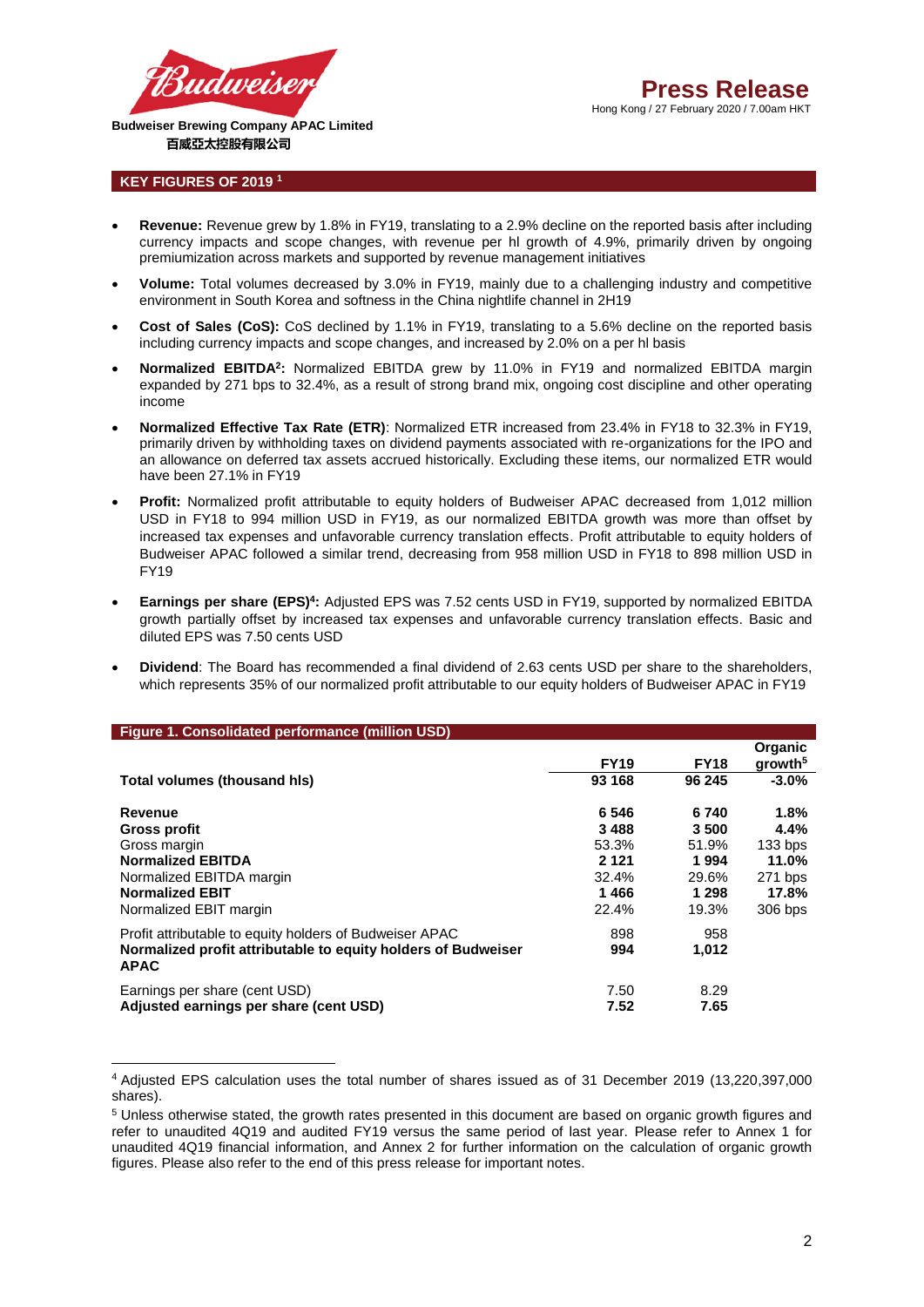

## **MANAGEMENT COMMENTS**

2019 was a historical year for our company. We completed our listing<sup>6</sup> on the Hong Kong Stock Exchange. creating a Pan-Asian platform that allows us to further expand our footprint and attract exceptional talent in the region.

Though we faced industry headwinds in our most relevant markets, we continued to grow revenue as a result of our premiumization strategy across the region. In the full year ended 31 December 2019 (FY19), our revenue grew by 1.8% while revenue per hl grew by 4.9%. Volume declines of 3.0% were primarily driven by South Korea and China, partially offset by strong volume growth in India and South East Asia.

Our normalized EBITDA grew by 11.0% and normalized EBITDA margin expanded by 271 bps to 32.4%. The growth of our top-line and normalized EBITDA was driven by the strong performance in our APAC West region<sup>7</sup>. The strong growth of normalized EBITDA in APAC West was a result of the ongoing premiumization, disciplined cost control and other operating income, despite volume declines that were mainly due to softness in the China nightlife channel in the second half of 2019 (2H19) and a difficult comparable in the fourth quarter of 2018 (4Q18). In addition, we continued to lead in e-commerce in China with strong double-digit volume growth in FY19.

Our APAC East region<sup>8</sup> experienced a difficult 2019 with declines in volume, revenue and normalized EBITDA. Our business performance in South Korea was primarily impacted by an overall industry decline due to weaker consumer sentiment, coupled with competitive pressure. In October 2019, we rolled back our price increase previously implemented in April 2019 to revitalize the domestic beer industry during the economic downturn. Amidst these difficult circumstances, we grew market share in FY19 in the in-home channel according to Nielsen and we estimate that we also grew market share in certain on-premise channels. However, Cass has lost market share in the Korean restaurant channel, where it is still the prominent leader; the Korean restaurant channel accounts for approximately a quarter of the market. Overall, this resulted in a total market share loss of approximately 160 bps in FY19, according to our estimates. Our Premium portfolio continued to grow throughout the year, led by Stella Artois and Budweiser.

Overall, we remain excited by the growth potential of the Asia Pacific region. We continue to focus on our commercial strategy and our strong commitment to our communities to deliver sustainable growth for our shareholders.

## *Driving premiumization across Asia Pacific*

Our High End Company is key to continue growing our leading position in the Premium and Super Premium segments. With our diverse Premium and Super Premium portfolio and strong route to market capabilities, we are very well-positioned to continue driving premiumization across markets. We estimate that during 2019, Budweiser maintained its strong #1 position in Premium and Corona became the #1 brand in Super Premium by volume and revenue in China; in South Korea, our leading Premium and Super Premium portfolio grew volumes by mid-single digits in FY19; in India, after exceeding one million hl in FY18, Budweiser continued to grow by strong double digits in FY19; and in Vietnam, we grew volume by strong double digits driven by the Premium and Super Premium segments, in which we estimate that we are in a top three position.

In China, our Premium portfolio, led by Budweiser, declined by low single digits in FY19. This was primarily driven by softness in the nightlife channel during 2H19, a channel in which Budweiser is the leading beer brand. We estimate that Budweiser continues to be the number one brand in the Premium segment and we have made additional commercial investments to accelerate the brand's expansion into other channels. According to Nielsen in China, during FY19, we were again the predominant leader in the Premium and Super Premium segments in the in-home channel and have been growing share faster than any other brewer.

 $\overline{a}$ 

<sup>6</sup> On 30 September 2019, Budweiser Brewing Company APAC Limited (Budweiser APAC) was listed on the Main Board of The Stock Exchange of Hong Kong Limited (the Hong Kong Stock Exchange) with the stock code 1876, the year in which Budweiser was first brewed.

<sup>7</sup> Comprising China, India, Vietnam and exports elsewhere in APAC

<sup>8</sup> Comprising primarily South Korea, Japan and New Zealand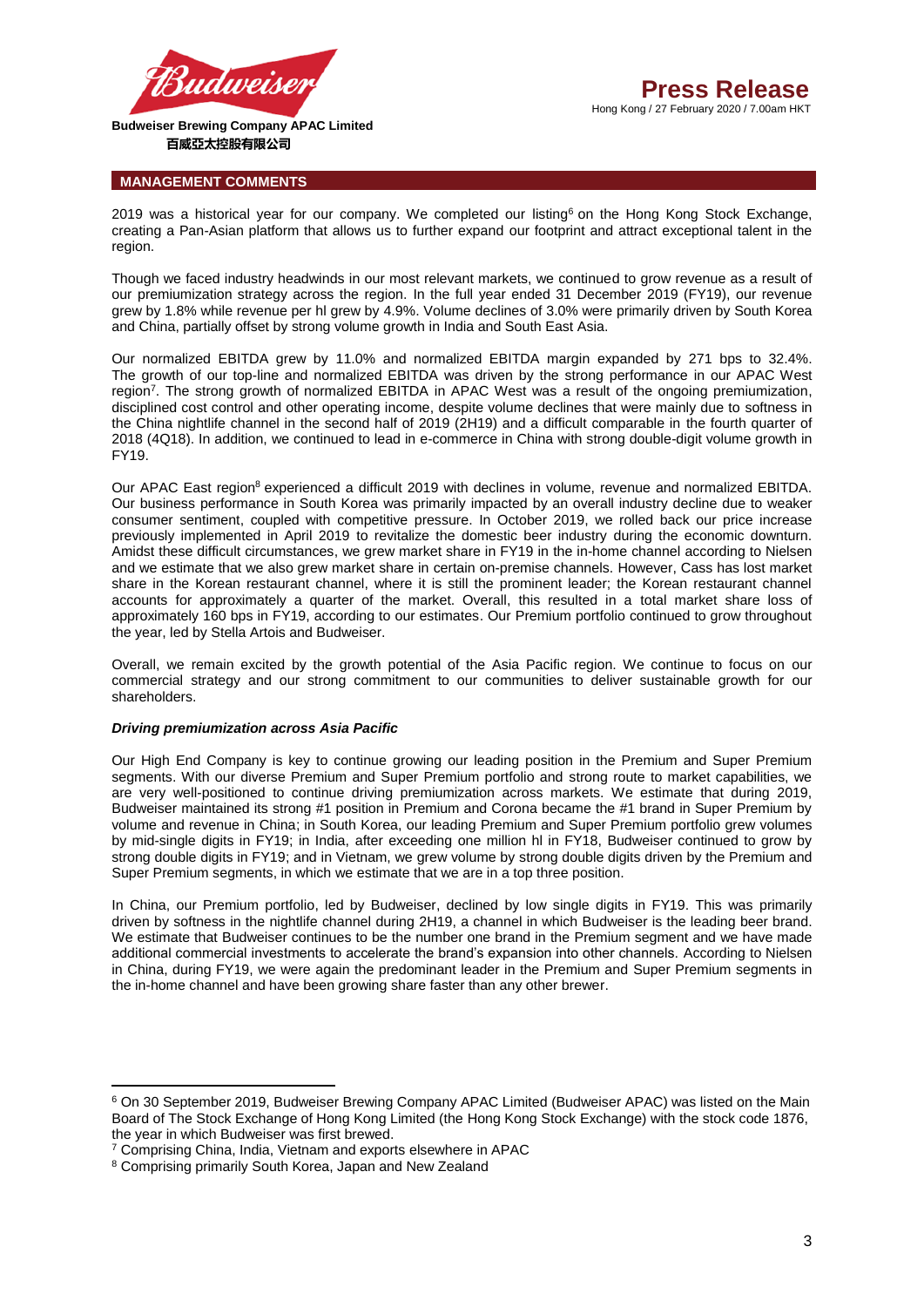

In our other key markets (i.e., South Korea, India and Vietnam), our Budweiser football campaign, which leveraged Budweiser's global sponsorships of the English Premier League (EPL) and Spanish La Liga, connected very well with our consumers and grew Budweiser's volumes by double digits.

Our Super Premium portfolio continued to grow by strong double digits in FY19, led by Corona, Blue Girl and Hoegaarden in China and Stella Artois in South Korea. We see a great opportunity to leverage our unparalleled portfolio of Super Premium brands, consisting of different styles (e.g., lager, wheat, IPA) and heritages (e.g., German, Belgian), to reach more consumers who are seeking unique products above the Premium segment. We continue to invest in our Super Premium brands and specialized route to market capabilities to drive the future growth of this segment.

## *Differentiating the Core and Core+ segments*

We enriched the Core+ segment through different variants of the Harbin brand (e.g., Harbin Ice, Harbin Crystal) in China and introduced the Core+ segment to India through Beck's Ice. In China, we have seen strong growth for Harbin Crystal since its launch in March 2019. We are excited about the future growth in this segment and continue to invest in our local brands and variants (e.g., Sedrin Lychee Beer, King of Wheat, 1900) to expand our Core+ portfolio as consumers continue to trade up into this segment across different regions of the country.

In India, the Beck's Ice "100% Pure Malt, 100% Smooth Taste" campaign, combined with attractive packaging featuring a premium design on a clear glass bottle, resonated very well with consumers. We saw strong volume growth supported by increasing brand equity, and expanded distribution from three states in 2018 to 14 states in 2019.

## *Creating new consumer experiences and innovative products*

As a consumer-focused, insights-driven company, we continue to innovate our products and services to address evolving consumer preferences. We are expanding our reach to consumers seeking differentiated products and experiences through our international and local craft brands (e.g., Goose Island, Boxing Cat, Hand & Malt). In FY19, we opened an additional Boxing Cat pub in Xintiandi Shanghai, China, an additional Goose Island pub in Putian, China, and three more Hand & Malt pubs in Seoul, South Korea, for a total of eight craft pubs in China and six in South Korea. In India, we launched our first craft brand, 7Rivers, and introduced two wheat variant beers to address a growing trend of specialty wheat beers across the country's urban centers. In addition, we entered into an agreement with the Indian Hotels Company Limited (IHCL) in October 2019 with a plan to open 15 microbreweries in the next 5 years located in the iconic Taj hotels. We are confident that our passion for beer, coupled with our age-old craftsmanship of brewing high quality beer, positions us well to create exciting new offerings for consumers across markets in Asia Pacific.

We leveraged our category expansion framework to launch a non-alcohol beer, Budweiser 0.0, in India, which has been distributed in new channels (e.g., travel retail, e-commerce, airlines, modern trade and general trade). In China and Vietnam, we launched a flavored beer, Hoegaarden Rosée, centered around creating new experiences (e.g., a premium beer garden) for our consumers. It is gaining increasing popularity in co-ed occasions, fueling incremental growth to the traditional beer drinking occasions in these markets.

## *Building a sustainable future with our communities*

Sustainability is not only part of our business, it is our business. We collaborate with business partners throughout our supply chain to build a sustainable future for the communities in which we work and live. In FY19, we made significant achievements in these initiatives:

- *Smart Agriculture*: We continued to support our local farmers and their communities. In 2019, we worked with over 4,000 barley farmers in India, to help them increase the yield, quality and traceability of our barley by leveraging digital solutions and advanced crop management techniques.
- *Water Stewardship:* In 2019, we implemented innovative technology and process improvements across our footprint to reduce water usage in our breweries by 5%. We also invested in watershed protection programs and increased water availability in high-stress areas across India and China. For example, we are building water harvesting structures, such as check dams, recharge wells and storage ponds, in India to help our communities prepare for the next monsoon season.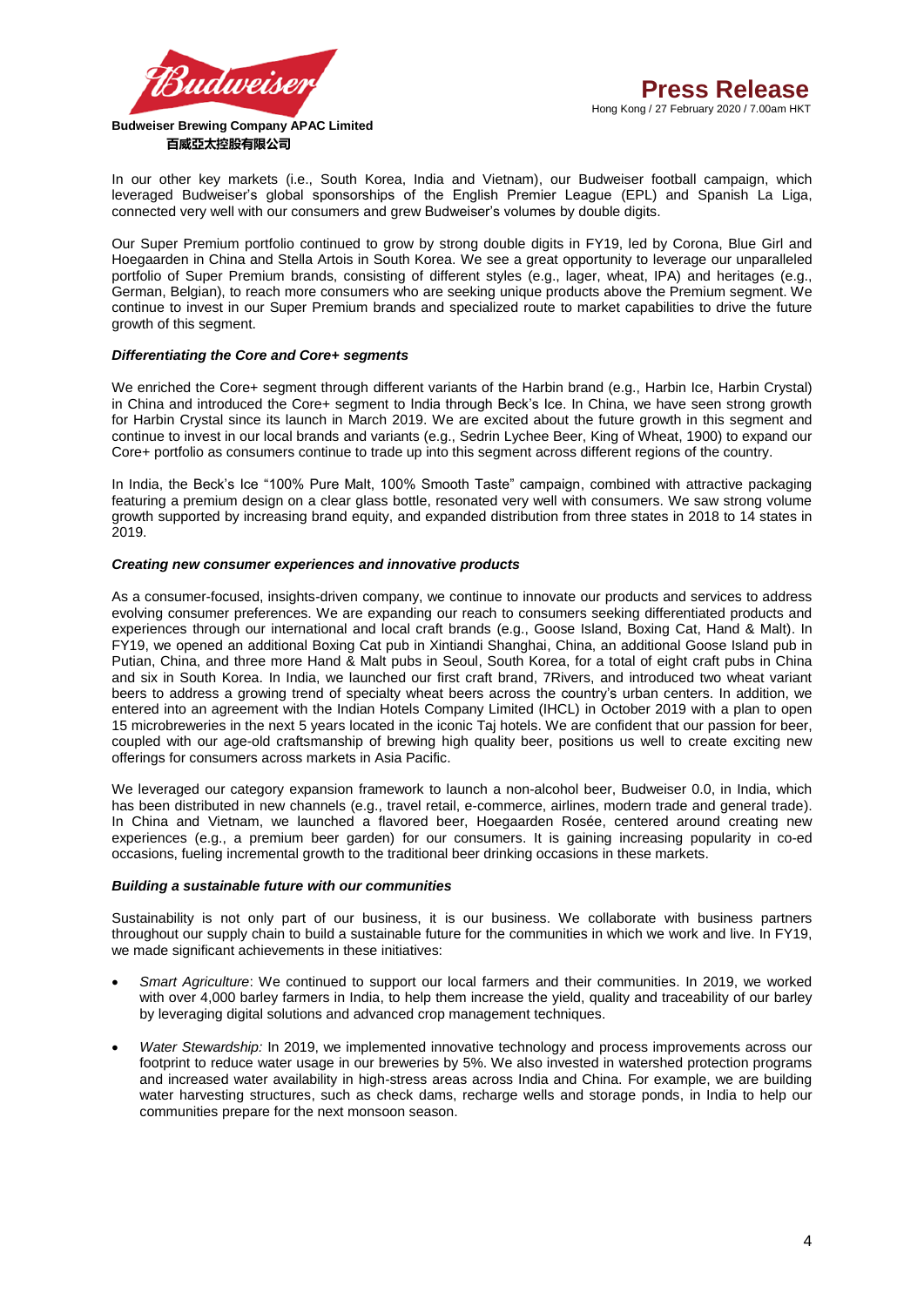

- *Circular Packaging:* In 2019, 56% of our beer volumes were in returnable packaging (e.g., returnable glass bottles). Of the remainder, 46% were made using recycled content. We are leveraging the strong equity of our brands to raise awareness for recycling among our consumers, such as our Corona "Save the Beach" campaign this year to reduce plastic pollution on beaches.
- *Climate Action:* In 2019, we estimate a reduction of 5.5% kgCO2 per hl compared to our baseline year 2017 on total combined emissions<sup>9</sup>. In addition, 4% of our volumes were produced using renewable electricity. We have installed solar panels at nine of our breweries and are in the process of doing so at three additional breweries. We also partnered with FoQi and FeiChi in China to use a hydrogen-powered truck for beer deliveries in China, the first beer company to use this technology in the country.

# *Promoting a culture of Smart Drinking*

We want every experience with beer to be a positive one. We believe that responsible drinking behaviours benefit consumers, society and our business. We continue to leverage our Pan-Asian platform and partner with the United Nations Institute for Training and Research (UNITAR), international organizations and local authorities to promote smart drinking across Asia Pacific.

In China, we joined the Shanghai Public Security Bureau Traffic Police Brigade to celebrate China's National Traffic Safety Day. At the event, we announced our collaboration with UNITAR to develop digital solutions (e.g., mobile road safety warning app, real-time monitoring of road hazards) to reduce traffic accidents in Shanghai. In addition, we were awarded "Outstanding Socially Responsible Company of the Year" by Xinhua.net, China's official press agency.

In South Korea, we partnered with local stakeholders to implement our Smart Drinking campaigns. For example, we hosted the award ceremony for the "No Drink & Drive" program for police staff dedicated to drunk-driving prevention and college events to prevent underage drinking.

In India, we addressed the critical issue of illicit alcohol in partnership with the Transnational Alliance to Combat Illicit Trade. We released a report on the impact of illicit liquor on public health, the economy, politics and state welfare in India and hosted our "#Don'tPegOnPoison" event with key policy makers to raise public awareness of the topic.

# **BUSINESS REVIEW**

## **APAC WEST**

In FY19, our revenue in the APAC West region grew by 3.8%, translating to a 0.4% growth on the reported basis after including currency impacts and scope changes, driven by revenue per hl growth of 6.2% with a volume decline of 2.3%. In 4Q19, revenue declined by 1.6%, as revenue per hl growth of 3.6% was offset by a volume decline of 5.1%. Normalized EBITDA grew by 19.7% in FY19 and 16.0% in 4Q19.

## *China*

**.** 

Our revenue in China grew by 3.2% driven by revenue per hl growth of 6.4% and a volume decline of 3.0% in FY19. In 4Q19, revenue declined by 3.0% as revenue per hl growth of 3.9% was offset by a volume decline of 6.6%. Revenue per hl in China continued to grow as a result of ongoing premiumization, despite Budweiser's volume decline in 2H19 due to continued softness in the nightlife channel. In addition, we faced a difficult comparable in 4Q19 due to a strong performance in volume and normalized EBITDA in 4Q18. During FY19, we estimate we gained market share in every channel; however, our overall market share declined by approximately 50 bps. This was due to the channel mix shift resulting from softness in the nightlife channel, where our portfolio has a leading position.

<sup>9</sup> The total combined emissions include: Scope 1: Direct emissions including emissions from fuel combustion, process emissions and fugitive GHG emissions (e.g. leaks purchased CO2 in breweries); Scope 2: Indirect emissions associated with the generation of purchased electricity and steam consumed in our sites; Scope 3: Indirect emissions including the following categories: Purchased Goods and Services, Upstream and Downstream Distribution, Use of Product (Product Cooling including on and off premise but excluding home cooling), and End of Life.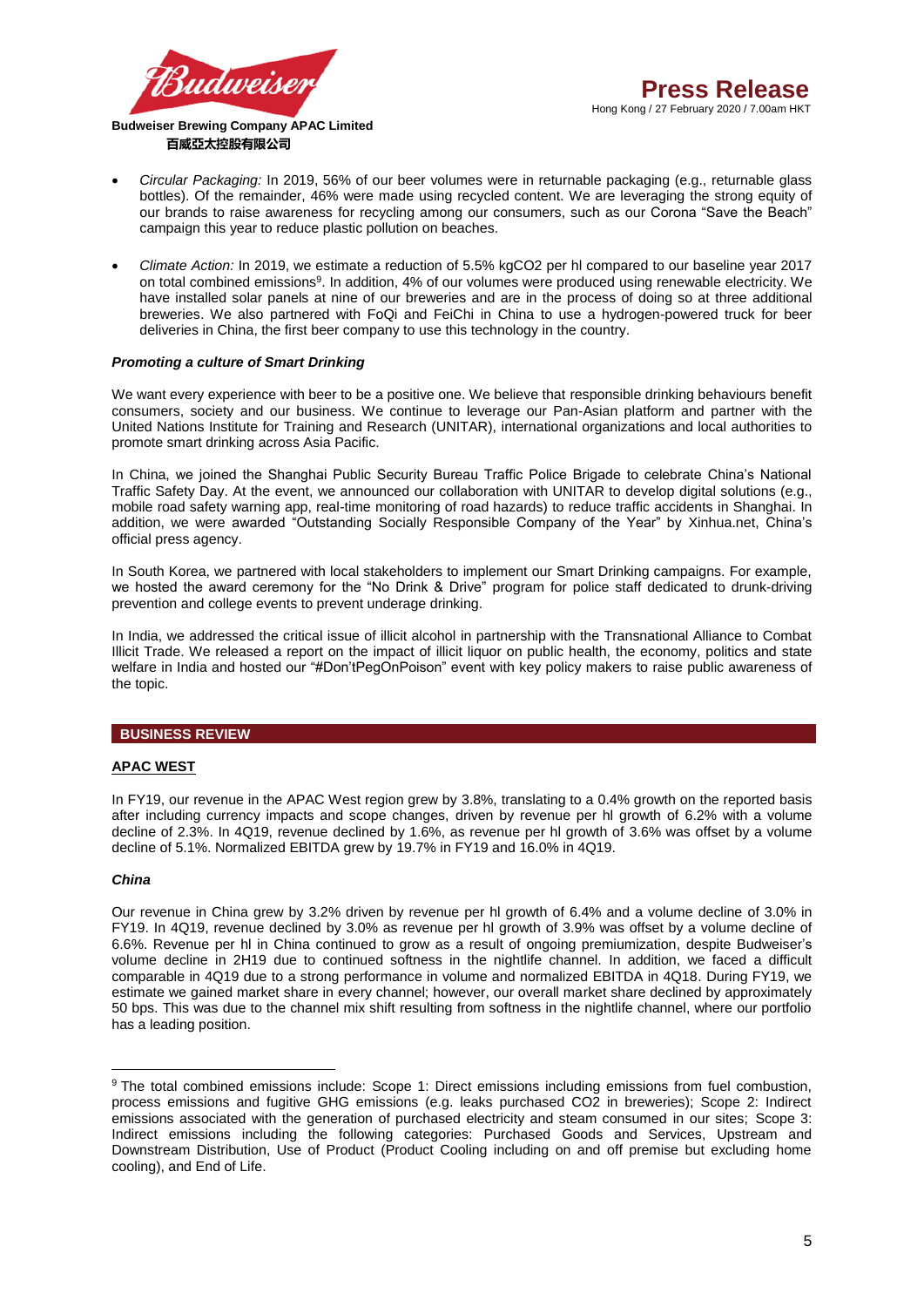

While we continue to invest in the nightlife channel, we have also allocated additional resources to other occasions (e.g., in-home, e-commerce) and consumer passion points (e.g., sports, food) to balance our performance across channels. According to Nielsen in China, during FY19, we were again the predominant leader in the Premium and Super Premium segments in the in-home channel and have been growing share faster than any other brewer.

Budweiser continues to drive premiumization in China through product innovations (e.g., Budweiser Pulse), collaborations with other international and local premium brands (e.g., Budweiser x Moschino, Budweiser x Shanghai Tang), and innovative product launches in social media and e-commerce channels. These campaigns further elevated Budweiser's brand image and sales conversion. For example, the Budweiser x Moschino crossover campaign resulted in a total of 320 million impressions, with all of the limited-edition items selling out within 20 minutes of the campaign's launch on e-commerce platforms.

Our Super Premium portfolio continued to perform very well with strong double-digit volume growth, led by Corona, Blue Girl and Hoegaarden. After exceeding one million hl in 2018, Corona continued its strong doubledigit growth and became the #1 Super Premium brand in 2019. We launched innovative marketing and experiential trade programs to further enrich consumer experiences through online and offline platforms (e.g., Tmall Double-11 "Island & Idol" campaign, "Make Your Winter A Summer" national experiential campaign).

Blue Girl continued to show strong double-digit growth, exceeding one million hl in FY19. It complements our existing classic lager portfolio in the Super Premium segment. With our established route to market for our Super Premium portfolio and dedicated sales and marketing resources through the HEC, we are very excited about the further growth potential of the Blue Girl brand in China.

We estimate that Hoegaarden is the leading and fastest growing wheat beer in China, which is the largest market for Hoegaarden by revenue worldwide. In May 2019, we successfully launched Hoegaarden Rosée, a variant that is also popular among female consumers and in co-ed occasions, further contributing to the strong double-digit growth of the Hoegaarden brand family.

In our Core+ portfolio, we continue to offer different variants (e.g., Harbin Ice, Harbin Crystal) for consumers to trade up from the Core and Value segments. Our Harbin brand family connects very well with young, legal drinking age adults through their passion for e-sports, street culture and local pride. We see great potential for future growth of the Harbin brands in the Core+ segment as more consumers trade up in different regions across China. We continue to invest in and innovate this national brand to offer consumers new products and experiences.

We continue to lead in e-commerce with strong double-digit volume growth. During the Double-11 e-commerce campaign in November 2019, the largest e-commerce sales event in China, Budweiser was the #1 brand and Corona, Hoegaarden and Harbin were also among the top five beer brands by retail sales value on both the Tmall and JD platforms. We continue to increase our brand penetration online with packaging innovations exclusive to e-commerce. We provide consumers with a fast delivery service for our products through strong partnerships with "new retail" and "online-to-offline" (O2O) platforms, including Hema, Eleme and Meituan.

In FY19, normalized EBITDA grew by 19.1% with margin expansion of 470 bps and in 4Q19, normalized EBITDA grew by 13.6% with margin expansion of 397 bps. This was a result of strong brand mix, ongoing cost discipline, localization initiatives (e.g., reducing the cost of imports) and other operating income including various incentives and divestment of assets, which helped to offset the declines in the nightlife channel in 2H19, our most profitable channel.

## *India*

Our volumes grew by mid-single digits in FY19, primarily driven by our Premium and Core+ segments. After exceeding one million hl in FY18, Budweiser continued to grow by strong double digits in FY19. We have also focused on actively driving growth through category expansion, with initiatives such as Beck's Ice in Core+, a segment we introduced to consumers in India. Beck's Ice has shown significant volume growth through our expansion to focus regions. In July 2019, we launched Budweiser 0.0, a non-alcohol variant of Budweiser, and have successfully expanded our distribution into additional channels (e.g., travel retail, e-commerce, airlines, modern trade and general trade).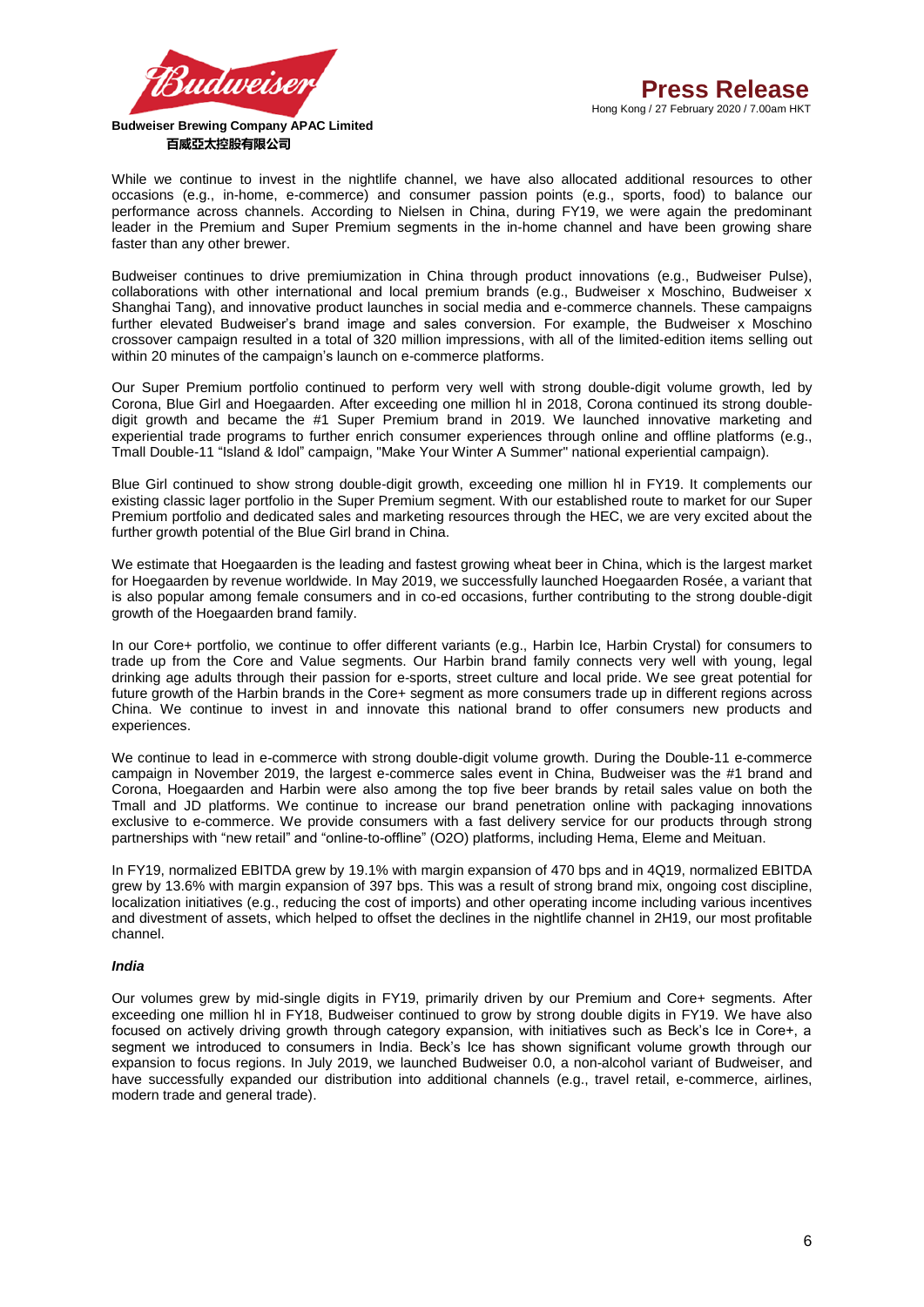

# **APAC EAST**

Our revenue in the APAC East region declined by 5.1%, translating to a 13.6% decline on the reported basis after including currency impacts and scope changes, as a volume decline of 7.2% was slightly offset by revenue per hl growth of 2.3% in FY19. In 4Q19, revenue declined by 9.5%, driven by a volume decline of 8.0% and a revenue per hl decline of 1.7%. Normalized EBITDA declined by 12.6% in FY19 and 44.0% in 4Q19.

## *South Korea*

In FY19, we observed an overall industry decline in South Korea primarily driven by weaker consumer sentiment. We estimate that our lower volumes, especially in 2H19, were predominately driven by the overall industry decline, coupled with competitive pressure. On 21 October 2019, we rolled back our price increase previously implemented in April 2019 to revitalize the domestic beer industry during the economic downturn.

Amidst these difficult circumstances, we grew market share in FY19 in the in-home channel according to Nielsen and we estimate that we also grew market share in certain on-premise channels. However, Cass has lost market share in the Korean restaurant channel, where it is still the prominent leader; the Korean restaurant channel accounts for approximately a quarter of the market. Overall, this resulted in a market share loss of approximately 160 bps in FY19, according to our estimates. We also launched an affordability innovation, called Filgood, in the low-malt Happoshu segment. Since its launch in February 2019, Filgood has been consistently growing share month-over-month, resulting in a meaningful share of segment by the end of 2019.

Our Premium and Super Premium portfolio continued to grow in volume and market share, led by Stella Artois and Budweiser. This was mainly a result of the successful EPL activation for Budweiser and effective promotions and packaging innovations in targeted channels. FY19 was also a year of bold and creative marketing campaigns focused on cultural insights and relevance. Select campaigns of Stella Artois and Budweiser were awarded as "the best marketing campaigns of the year" by various local media agencies, which helped reinforce and amplify the purpose of our brands to consumers and ultimately led to our mid-single digit volume growth in the Premium and Super Premium segment during the year.

# **OUTLOOK**

We finished 2019 with a challenging 4Q19 in China due to a slow recovery in the nightlife channel, even though it was improving gradually month-over-month within the quarter. Subsequently, we had a strong start of the year during the first three weeks of January 2020, supported by our largest Chinese New Year (CNY) campaign ever, until the outbreak of the COVID-19 virus.

The World Health Organization declared the outbreak a "public health emergency of international concern" (PHEIC), affecting many people's lives and their ways of living. The health and safety of our community, our colleagues and business partners are our top priority. We support the government's measures and recommendations (e.g., staying home, avoiding crowds, minimizing gatherings) to contain the spread of the virus. We commend the efforts of health officials on the front lines and around the world who have been combatting the outbreak.

As a company with deep roots in China for over 30 years, we care deeply about the country and its people. We have donated funds and resources to local communities to support the fight against COVID-19, including a cash contribution, emergency medical supplies and clean drinking water from Budweiser's Emergency Drinking program. We are committed to supporting our communities in their efforts to combat the virus and win this fight.

The impact of the virus outbreak on our business continues to evolve. We have observed almost no activity in the nightlife channel and very limited activity in restaurants. To a lesser extent, we have also observed a meaningful decline in in-home channel (e.g., modern trade, traditional trade), with the exception of e-commerce, which has accelerated its growth significantly.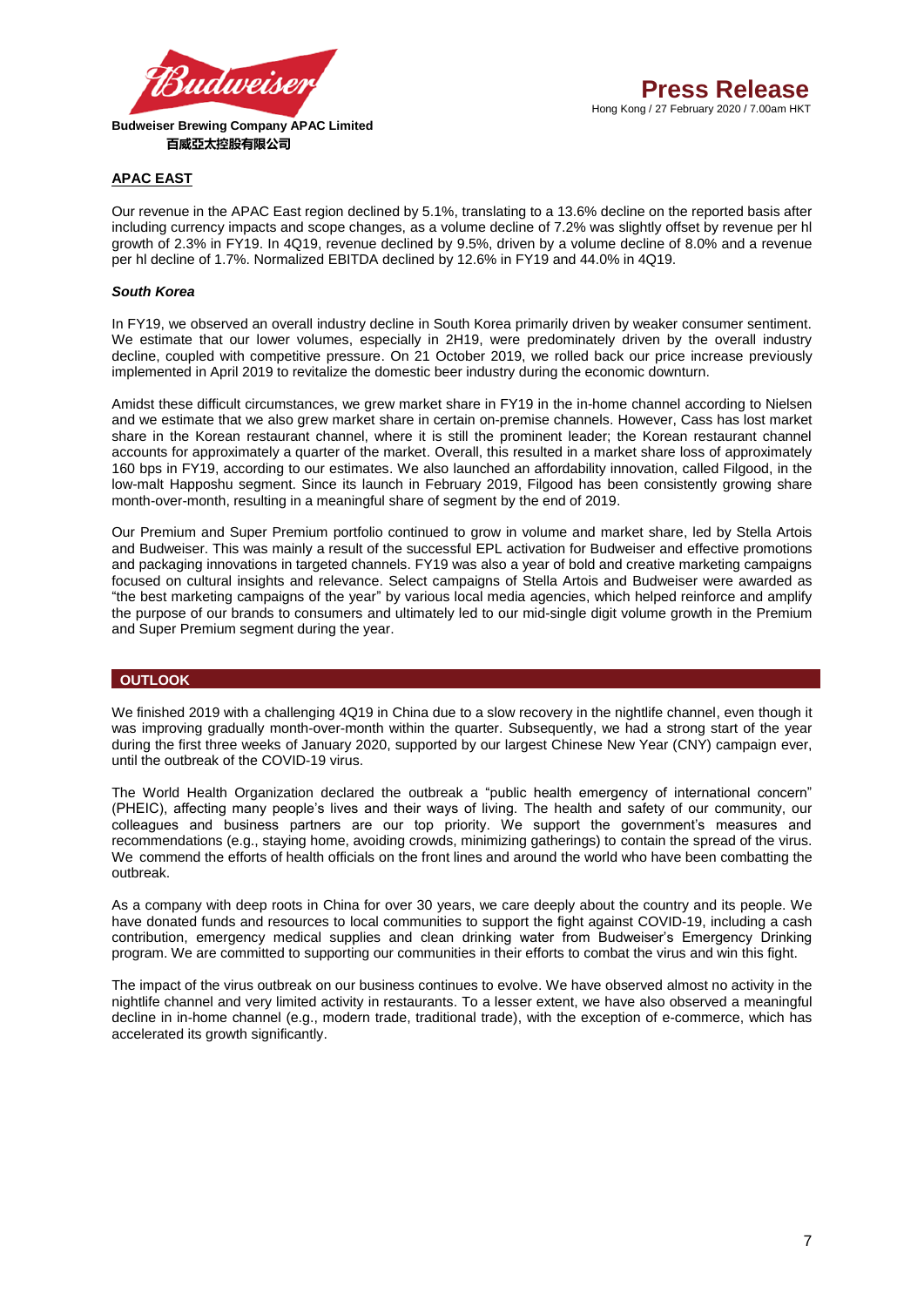

**.** 

For the first two months of 2020, we are estimating<sup>10</sup> a decline in revenue of approximately 285 million USD organically and a decline in normalized EBITDA of approximately 170 million USD organically as compared to the same period in 2019 in China, driven by the impact from the outbreak. However, it is difficult to estimate the full impact in the coming months, as it is dependent on the containment of the virus and the speed by which our customers resume their normal operations.

On the supply side, we have re-opened more than half of our breweries and obtained licenses to re-open all of the other breweries, except for our brewery in Wuhan, as at the date of this press release. We continue to brew and deliver high quality beer to consumers when and where they choose to enjoy our products safely.

As a company of owners, we act with a great sense of urgency, agility and discipline. We have reallocated resources, where possible, to support our business partners and consumers through this difficult time and prepare for a strong recovery thereafter. We remain committed to the China market and optimistic about the growth potential of our business given our unparalleled brand portfolio, exceptional route to market and resilient team. We look forward to bringing people together in celebratory moments as our consumers reconnect with family and friends as soon as this crisis is over.

In South Korea, we remain cautious on the recovery of the overall economy and industry, especially with the recent outbreak of the COVID-19 virus in the country. In 1H20, we also face a difficult comparable. We continue to increase our commercial investments to support our brands, the results of which have already become visible in certain channels (e.g., in-home).

Since 1 January 2020, the tax reform in South Korea that aims to create a more equal excise treatment for domestic brewers and imported brands has been implemented, which is beneficial for the industry overall and especially for domestic brewers. We continue to make commercial investments to revitalize the beer industry and support our brands.

In our business in APAC, we will continue to make the necessary commercial investments to fuel our growth initiatives, especially through geographic expansion, innovations and the extended reach of our Premium and Super Premium portfolio into different channels and occasions. In addition, we will continue to evaluate and pursue inorganic growth opportunities in both our existing and new markets. We believe our top and bottom-line growth will be driven by brand mix from premiumization and supported by ongoing cost discipline. We are excited by the growth potential of the Asia Pacific region and remain focused on our commercial strategy to deliver sustainable growth for our shareholders.

<sup>&</sup>lt;sup>10</sup> Estimated based on data currently available to management as at the date of this press release, including January 2020 management accounts, estimated February 2020 impact to date, and expected trend for the remainder of February 2020. This data is based on internal records and management accounts and has not been reviewed or audited by independent auditors.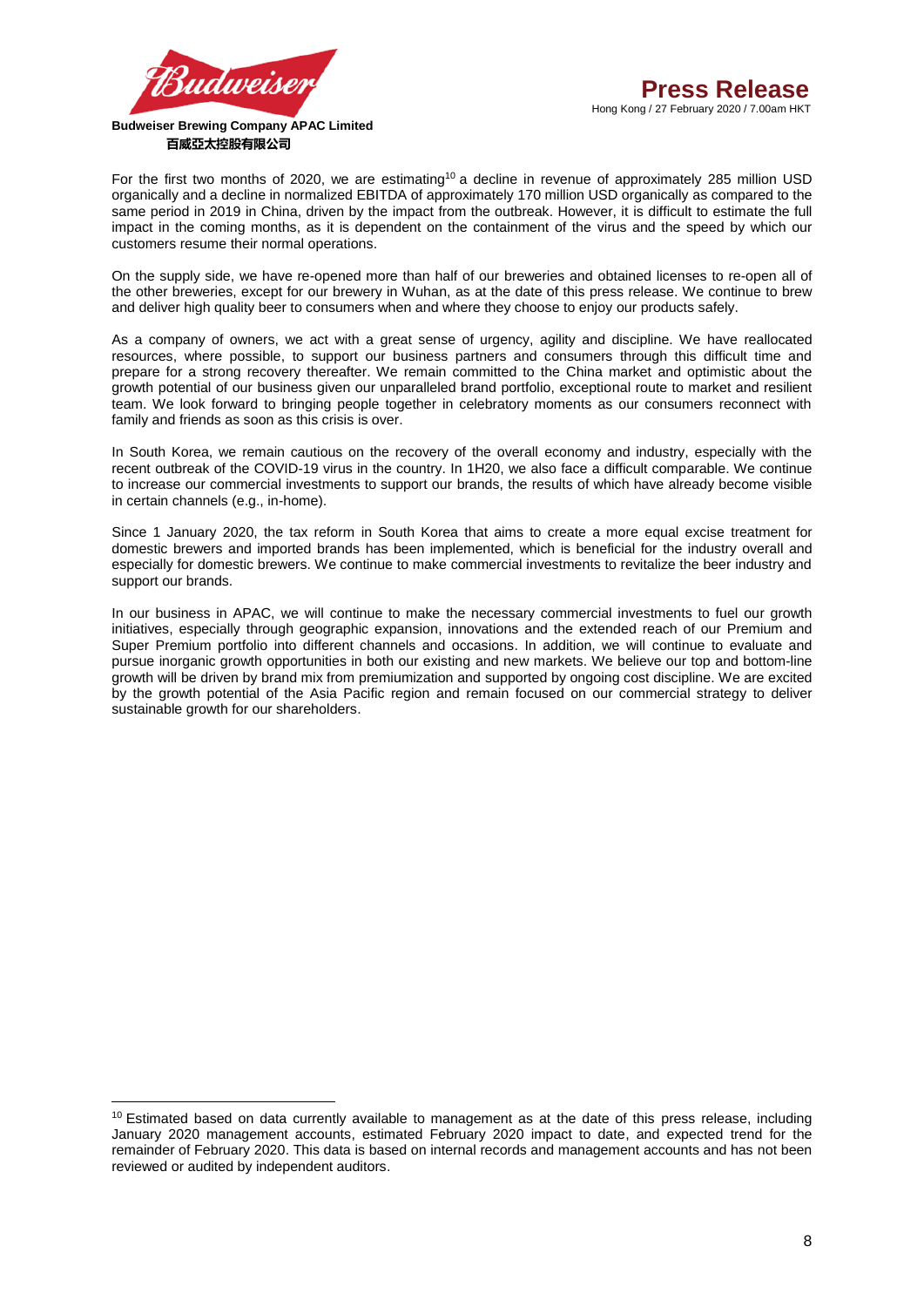

# **Press Release**

Hong Kong / 27 February 2020 / 7.00am HKT

# **百威亞太控股有限公司**

# **BUDWEISER APAC CONSOLIDATED FINANCIAL INFORMATION**

The financial information of the Group has been reviewed by the Audit Committee of the Company, approved by the Board and agreed by the Group's external auditor, PricewaterhouseCoopers, to the amounts set out in the audited financial statements.

# **CONSOLIDATED INCOME STATEMENT**

|                                                                                                      | <b>Notes</b>   | 2019         | 2018         |
|------------------------------------------------------------------------------------------------------|----------------|--------------|--------------|
|                                                                                                      |                | US\$'million | US\$'million |
| <b>Revenue</b>                                                                                       | $\overline{4}$ | 6,546        | 6,740        |
| Cost of sales                                                                                        |                | (3,058)      | (3, 240)     |
| <b>Gross profit</b>                                                                                  | 5              | 3,488        | 3,500        |
| <b>Distribution expenses</b>                                                                         |                | (519)        | (540)        |
| Sales and marketing expenses                                                                         |                | (1, 358)     | (1, 421)     |
| Administrative expenses                                                                              |                | (382)        | (395)        |
| Other operating income                                                                               |                | 237          | 154          |
| Profit from operations before non-recurring items                                                    | 6              | 1,466        | 1,298        |
| Non-recurring items                                                                                  |                | (98)         | (42)         |
| <b>Profit from operations</b>                                                                        | 6              | 1,368        | 1,256        |
| Finance costs                                                                                        |                | (39)         | (22)         |
| Non-recurring finance costs                                                                          |                | (8)          | (21)         |
| Finance income                                                                                       |                | 23           | 25           |
| <b>Net finance cost</b>                                                                              |                | (24)         | (18)         |
| Share of results of associates                                                                       |                | 23           | 17           |
| <b>Profit before tax</b>                                                                             | $\overline{7}$ | 1,367        | 1,255        |
| Income tax expense                                                                                   |                | (459)        | (296)        |
| Profit for the year                                                                                  |                | 908          | 959          |
| Profit of the year attributable to:<br>Equity holders of Budweiser APAC<br>Non-controlling interests |                | 898<br>10    | 958          |
| Earnings per share from profit attributable to the ordinary<br>equity holders of Budweiser APAC:     |                |              |              |
| Basic and diluted earnings per share                                                                 | 8              | 7.50         | 8.29         |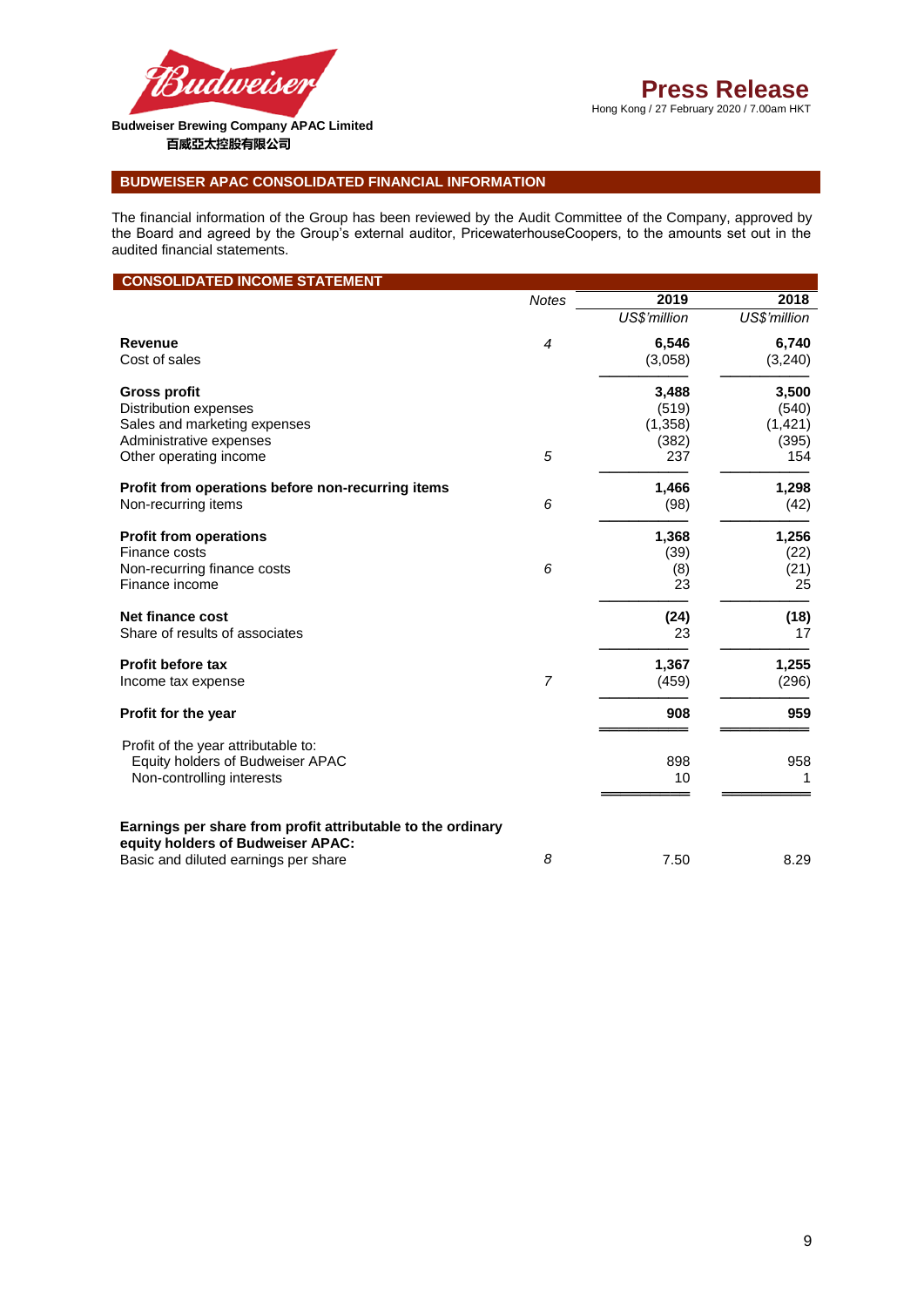

# **Press Release**

Hong Kong / 27 February 2020 / 7.00am HKT

| <b>CONSOLIDATED STATEMENT OF COMPREHENSIVE INCOME</b>          |               |              |
|----------------------------------------------------------------|---------------|--------------|
|                                                                | 2019          | 2018         |
|                                                                | US\$'million  | US\$'million |
| <b>Profit for the year</b>                                     | 908           | 959          |
| Other comprehensive income:                                    |               |              |
| <u>Items that will not be reclassified to profit or loss:</u>  |               |              |
| Re-measurement of post-employment benefits                     | $\mathcal{P}$ | (4)          |
| Items that may be reclassified subsequently to profit or loss: |               |              |
| Exchange differences on translation of foreign operations      | (227)         | (495)        |
| Losses on cash flow hedges                                     | (4)           | (1)          |
| Other comprehensive loss, net of tax                           | (229)         | (500)        |
| <b>Total comprehensive income</b>                              | 679           | 459          |
| Total comprehensive income of the year attributable to:        |               |              |
| Equity holders of Budweiser APAC                               | 665           | 458          |
| Non-controlling interests                                      | 14            |              |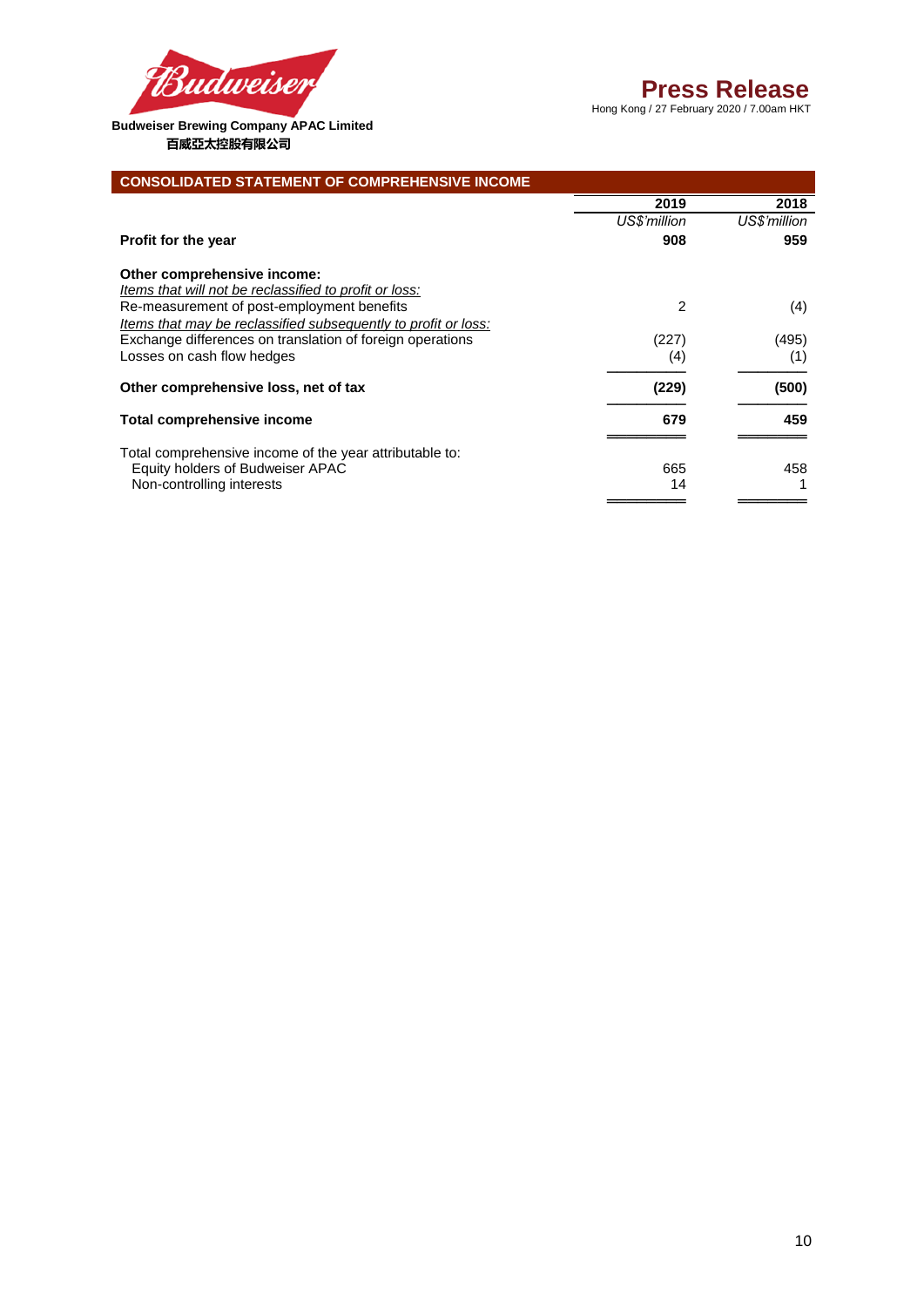

Hong Kong / 27 February 2020 / 7.00am HKT

# **CONSOLIDATED STATEMENT OF FINANCIAL POSITION**

|                                                                                      | <b>Notes</b> | 2019         | 2018         |
|--------------------------------------------------------------------------------------|--------------|--------------|--------------|
|                                                                                      |              | US\$'million | US\$'million |
| <b>ASSETS</b>                                                                        |              |              |              |
| <b>Non-current assets</b>                                                            |              |              |              |
| Property, plant and equipment                                                        |              | 3,638        | 3,790        |
| Goodwill                                                                             |              | 6,921        | 6,718        |
| Intangible assets                                                                    |              | 1,708        | 1,718        |
| Land use rights                                                                      |              | 247          | 276          |
| Investment in associates                                                             |              | 418          | 403          |
| Deferred tax assets                                                                  |              | 215          | 222          |
| Trade and other receivables                                                          |              | 53           | 55           |
| <b>Total non-current assets</b>                                                      |              | 13,200       | 13,182       |
| <b>Current assets</b>                                                                |              |              |              |
| Inventories                                                                          |              | 438          | 417          |
| Trade and other receivables                                                          | 9            | 652          | 580          |
| Derivatives                                                                          |              | 14           | 12           |
| Cash pooling deposits to AB InBev                                                    |              | 40           |              |
| Cash and cash equivalents                                                            |              | 952          | 1,667        |
| Other current assets                                                                 |              | 12           | 4            |
| <b>Total current assets</b>                                                          |              | 2,108        | 2,680        |
| <b>Total assets</b>                                                                  |              | 15,308       | 15,862       |
| <b>EQUITY AND LIABILITIES</b>                                                        |              |              |              |
| <b>Equity</b>                                                                        |              |              |              |
| <b>Issued capital</b>                                                                | 12           |              |              |
| Share premium                                                                        | 12           | 43,591       |              |
| Capital reserve                                                                      | 12           | (36, 213)    | 8,391        |
| Other reserves                                                                       |              | (556)        | (322)        |
| Retained earnings                                                                    |              | 3,014        | 2,084        |
|                                                                                      |              |              |              |
| Equity attributable to equity holders of Budweiser APAC<br>Non-controlling interests |              | 9,836<br>48  | 10,153<br>19 |
|                                                                                      |              |              |              |
| <b>Total equity</b>                                                                  |              | 9,884        | 10,172       |
| <b>Non-current liabilities</b>                                                       |              |              |              |
| Interest-bearing loans and borrowings                                                |              | 28           | 30           |
| Loans with AB InBev                                                                  |              |              | 473          |
| Deferred tax liabilities                                                             |              | 484          | 408          |
| Trade and other payables                                                             |              | 135          | 29           |
| Provisions                                                                           |              | 136          | 250          |
| Income tax payable                                                                   |              | 110          | 1            |
| Other non-current liabilities                                                        |              | 38           | 31           |
| <b>Total non-current liabilities</b>                                                 |              | 931          | 1,222        |
| <b>Current liabilities</b>                                                           |              |              |              |
| <b>Bank overdrafts</b>                                                               |              | 75           | 45           |
| Cash pooling loans from AB InBev                                                     |              | 50           |              |
| Interest-bearing loans and borrowings                                                |              | 160          | 67           |
| Trade and other payables                                                             | 10           | 2,594        | 2,547        |
| Payables with AB InBev                                                               | 10           | 222          | 405          |
| Consigned packaging and contract liabilities                                         | 10           | 1,260        | 1,284        |
| Derivatives                                                                          |              | 10           | 1            |
| Provisions                                                                           |              | 13           | 18           |
| Income tax payable                                                                   |              | 109          | 101          |
| <b>Total current liabilities</b>                                                     |              | 4,493        | 4,468        |
| <b>Total equity and liabilities</b>                                                  |              | 15,308       | 15,862       |
|                                                                                      |              |              |              |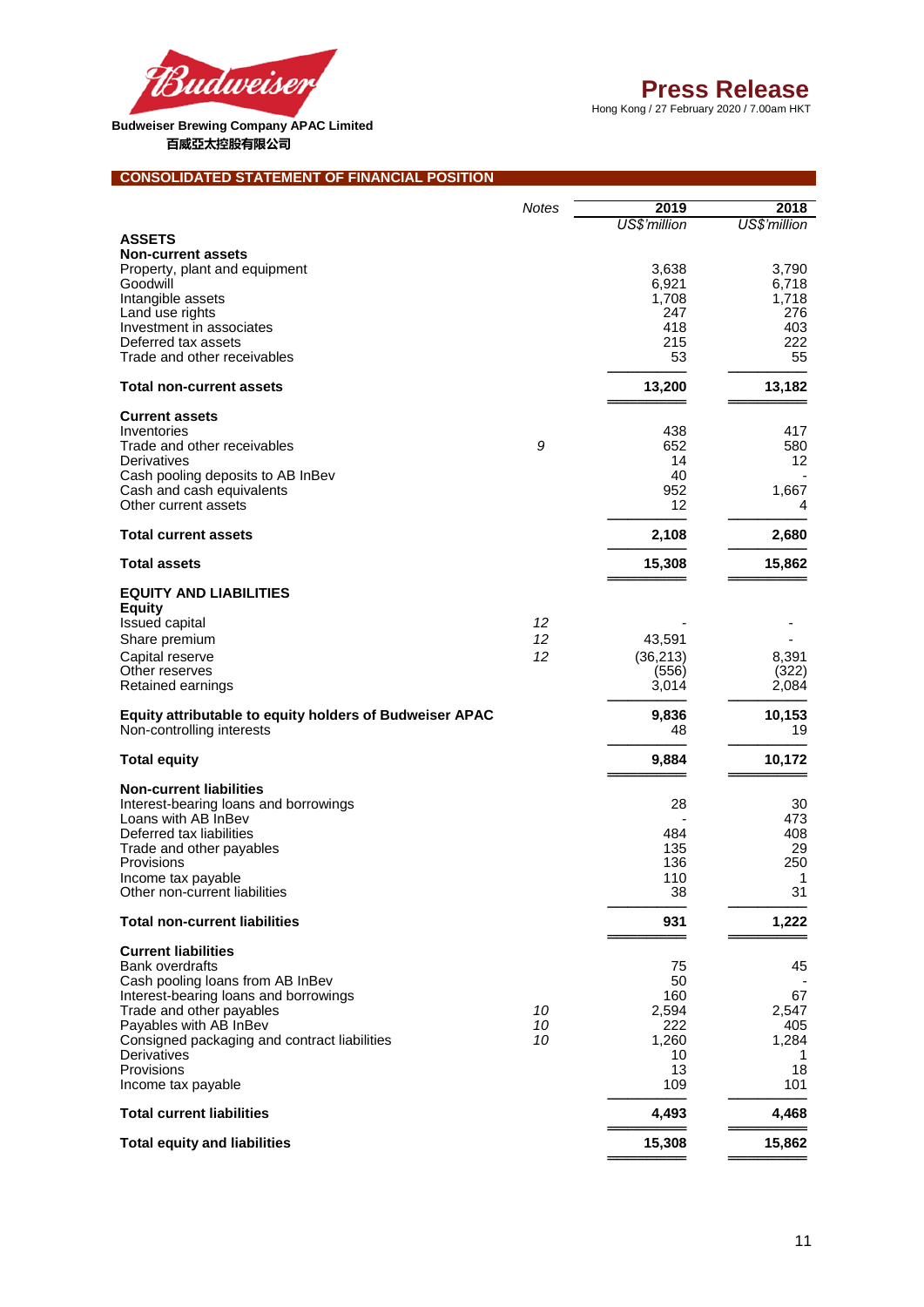

# **NOTES TO CONSOLIDATED FINANCIAL INFORMATION**

#### **1. General Information**

Budweiser Brewing Company APAC Limited (the "Company") was incorporated in the Cayman Islands on 10 April 2019 as an exempted company with limited liability under the laws of the Cayman Islands. The address of the Company's registered office is Cricket Square, Hutchins Drive, PO Box 2681 Grand Cayman, KY1-1111, Cayman Islands. The Company's shares were listed on The Stock Exchange of Hong Kong Limited (the "Stock Exchange") on 30 September 2019 (the "Listing").

The Company is an investment holding company. The Company and its subsidiaries (together, the "Group") are principally engaged in the brewing and distribution of beer in the Asia Pacific region.

The immediate parent company of the Group is AB InBev Brewing Company (APAC) Limited which is a private company incorporated in the United Kingdom.

The ultimate parent company of the Group is Anheuser-Busch InBev SA/NV (referred to as "AB InBev"), which is a publicly traded company (Euronext: ABI) based in Leuven, Belgium, with secondary listings on the Mexico (MEXBOL: ANB) and South Africa (JSE: ANH) stock exchanges and with American Depositary Receipts on the New York Stock Exchange (NYSE: BUD).

The announcement has been presented in accordance with the applicable disclosure requirements of Appendix 16 to the Rules Governing the Listing of Securities on The Stock Exchange of Hong Kong Limited ("Listing Rules").

The figures in respect of the Group's consolidated statement of financial position, consolidated income statement, consolidated statement of comprehensive income and the related notes thereto for the year ended 31 December 2019 as set out in the announcement have been agreed by the Group's auditor, PricewaterhouseCoopers, to the amounts set out in the Group's audited consolidated financial statements for the year. The work performed by PricewaterhouseCoopers in this respect did not constitute an assurance engagement in accordance with Hong Kong Standards on Auditing, Hong Kong Standards on Review Engagements or Hong Kong Standards on Assurance Engagements issued by the Hong Kong Institute of Certified Public Accountants (HKICPA) and consequently no assurance has been expressed by PricewaterhouseCoopers on the preliminary announcement.

The financial information relating to the year ended 31 December 2019 included in this announcement of annual results does not constitute the Company's statutory annual consolidated financial statements for that year but is derived from those financial statements.

The Company's auditor has reported on the financial statements of the Group for the year ended 31 December 2019. The auditor's report is unqualified and does not include a reference to any matters to which the auditor drew attention by way of emphasis without qualifying its report.

## **2. Basis of Presentation**

The consolidated financial statements of the Group have been prepared in accordance with International Financial Reporting Standards ("IFRSs") issued by the International Accounting Standards Board (the "IASB") and the IFRS Interpretations Committee ("IFRIC") interpretations applicable to companies reporting under IFRS which are mandatory for the financial periods beginning on 1 January 2019 and the disclosure requirements of the Hong Kong Company Ordinance. The consolidated financial statements have been prepared under the historical cost convention unless otherwise stated. The Group adopted IFRS 9 Financial Instruments, IFRS 15 Revenue from Contracts with Customers, IFRS 16 Leases and IFRIC 23 Uncertainty over Income Tax Treatments effective on 1 January 2017. The adoption of these standards did not have a material impact on the Group.

To prepare for the Listing on the Main Board of the Stock Exchange, the Company became the holding company of the Group via a reorganization which was completed on 30 September 2019. The reorganization steps include the transfer at fair market value of the subsidiaries of China, Korea, India, Vietnam, Japan and New Zealand primarily in exchange for the issue of shares to or settlement of loans with AB InBev. AB InBev provided the funds to the Company through loan contributions to enable it to complete the reorganization. The entire proceeds from the Listing of 5,749 million US dollar were used to immediately repay loans due to AB InBev subsidiaries. The reorganization is a recapitalization of a single business on the basis that prior to Listing the businesses were previously managed as a single business and the legal structure was reorganized to reflect this.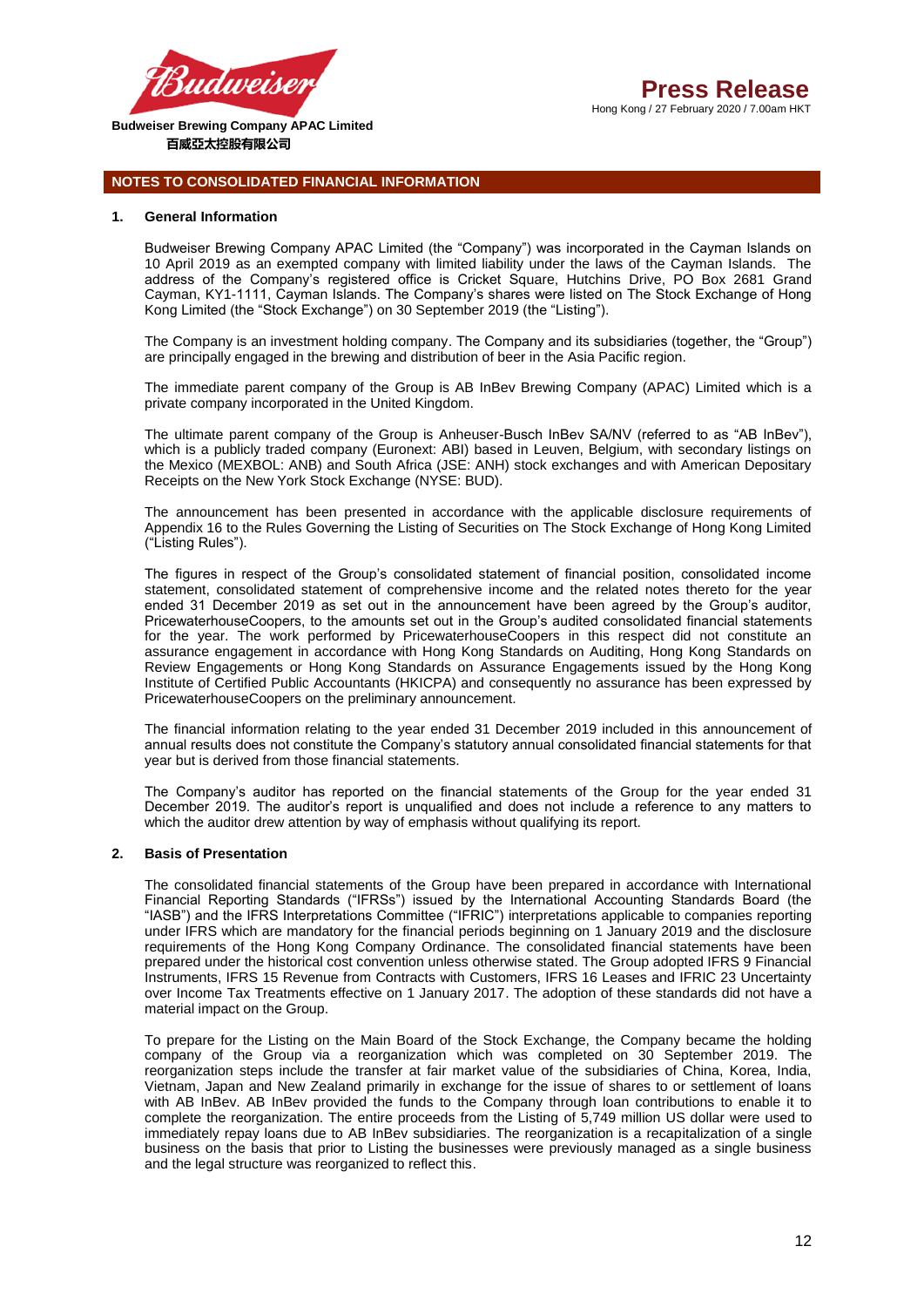

The Group had not historically formed a separate legal Group before the completion of the reorganization. Up to the date of the Listing, the financial information was prepared on a combined basis. A single uniform set of accounting policies is adopted by the combined entity. Therefore, the combined Group recognizes the assets, liabilities and equity of the combining entities at the carrying amounts in the consolidated financial statements of the controlling party, AB InBev, prior to the common control reorganization. The consolidated income statement includes the results of each of the combined entities from the earliest date presented. Intercompany transactions, balances and unrealized gains/losses on transactions between Group companies are eliminated on combination.

As further explained in Note 3.1.5 of the consolidated financial statements, and in line with many other Fast Moving Consumer Goods ("FMCG") companies, the Group intentionally maintains a net current liabilities position as part of its business model despite strong operating cash flows. Therefore, the group's net current liabilities position is not indicative of any going concern issues, and the consolidated financial statements have been prepared on a going concern basis.

## **3. Significant accounting policies**

The principal accounting policies applied in the preparation of the consolidated financial statements are set out below. These policies have been consistently applied to all the years presented, unless otherwise stated.

The preparation of the consolidated financial statements in conformity with IFRSs requires the use of certain critical accounting estimates. It also requires management to exercise its judgment in the process of applying the Group's accounting policies. The areas involving a higher degree of judgment or complexity, or areas where assumptions and estimates are significant to the consolidated financial statements, are disclosed in Note 4 of the consolidated financial statements.

#### **New and amendments to IFRSs in issue but not yet effective**

The following are standards and amendments to existing standards that have been published and are relevant and mandatory for the Group's accounting periods beginning after 1 January 2020, but have not been early adopted by the Group.

|                                    |                                                                                                | <b>Effective for annual periods</b><br><b>Beginning on or after</b> |
|------------------------------------|------------------------------------------------------------------------------------------------|---------------------------------------------------------------------|
| IFRS 3 (Amendments)                | Definition of a Business                                                                       | 1 January 2020                                                      |
| IFRS 1 and IAS 8<br>(Amendments)   | Definition of Materiality                                                                      | 1 January 2020                                                      |
| IFRS 10 and IAS 28<br>(Amendments) | Sale or Contribution of Assets<br>between an Investor and its<br>Associates and Joint Ventures | To be determined                                                    |

#### **4. Segment information**

Segment information is presented by geographical segments, consistent with the information that is available and evaluated regularly by the chief operating decision maker.

The Group operates its business through two geographic regions: Asia Pacific East (primarily South Korea, Japan and New Zealand) and Asia Pacific West (China, India, Vietnam and exports elsewhere in Asia Pacific), which are the Group's two reportable segments for financial reporting purposes. Regional and operating Group management is responsible for managing performance, underlying risks and effectiveness of operations. Management uses performance indicators such as Normalized EBITDA as measures of segment performance and to make decisions regarding allocation of resources.

All figures in the tables below are stated in million US dollar, except volume (thousand hectoliter) and Normalized EBITDA margin (in %).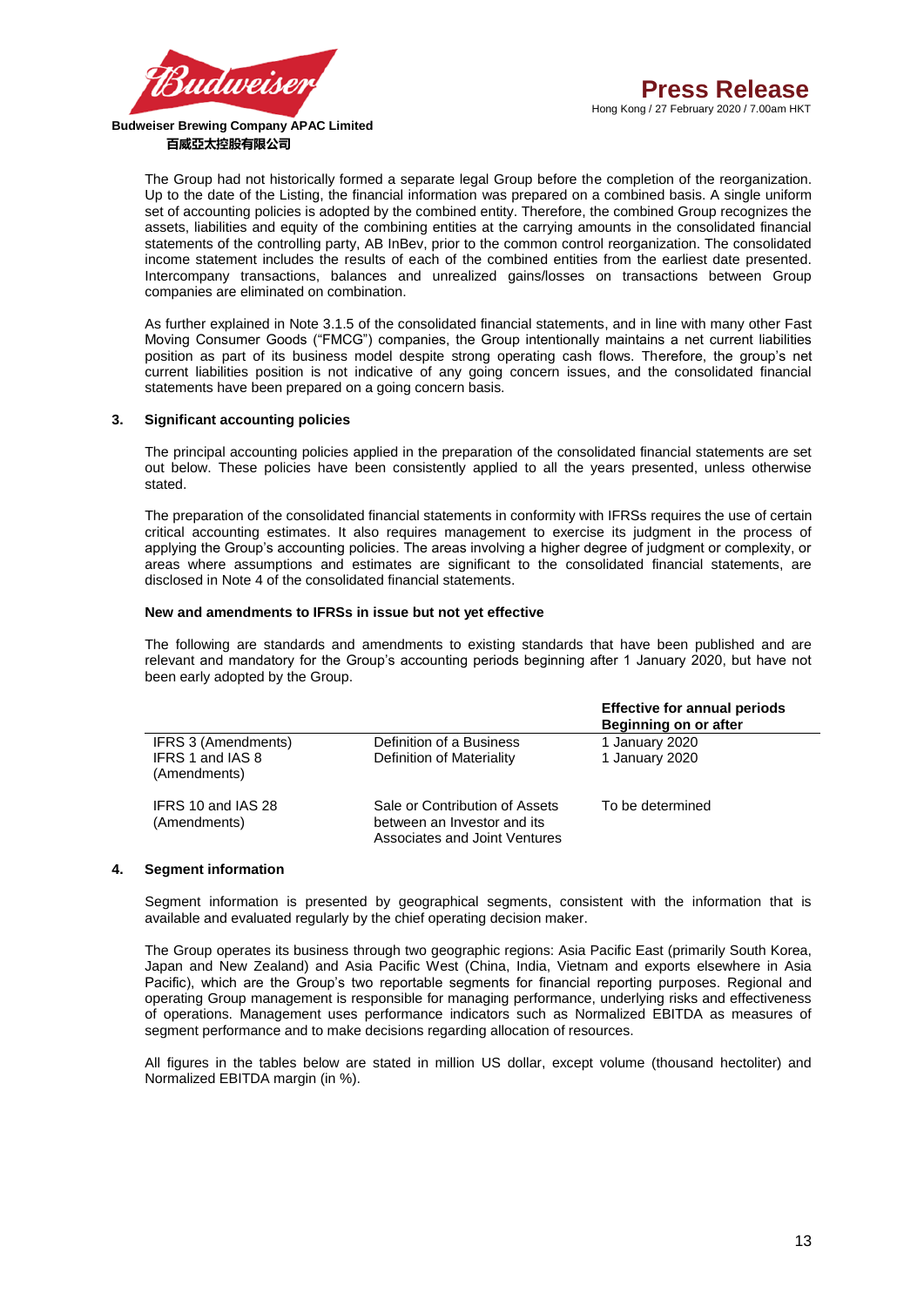

Hong Kong / 27 February 2020 / 7.00am HKT

## **For the years ended 31 December 2019 and 2018**

|                                                                                                                                                       |                                 |                                 |                                   | Asia Pacific                      |                                          |                                          |
|-------------------------------------------------------------------------------------------------------------------------------------------------------|---------------------------------|---------------------------------|-----------------------------------|-----------------------------------|------------------------------------------|------------------------------------------|
|                                                                                                                                                       |                                 | East                            | West                              |                                   | <b>Total</b>                             |                                          |
|                                                                                                                                                       |                                 | 31 December                     | 31 December                       |                                   | 31 December                              |                                          |
|                                                                                                                                                       | 2019                            | 2018                            | 2019                              | 2018                              | 2019                                     | 2018                                     |
| Volume (unaudited)<br>Revenue <sup>11</sup><br><b>Normalized EBITDA</b><br>Normalized EBITDA margin %<br>Depreciation, amortization and<br>impairment | 12,691<br>1,370<br>446<br>32.6% | 14,120<br>1,585<br>549<br>34.6% | 80,477<br>5,176<br>1,675<br>32.4% | 82,125<br>5,155<br>1,445<br>28.0% | 93,168<br>6,546<br>2,121<br>32.4%<br>655 | 96,245<br>6,740<br>1,994<br>29.6%<br>696 |
| Normalized profit from operations<br>(Normalized EBIT)<br>Non-recurring items (Note 6)                                                                |                                 |                                 |                                   |                                   | 1,466<br>(98)                            | 1,298<br>(42)                            |
| <b>Profit from operations (EBIT)</b><br>Net finance cost<br>Share of results of associates<br>Income tax expense                                      |                                 |                                 |                                   |                                   | 1,368<br>(24)<br>23<br>(459)             | 1,256<br>(18)<br>17<br>(296)             |
| Profit for the year                                                                                                                                   |                                 |                                 |                                   |                                   | 908                                      | 959                                      |
| Segment assets (non-current)<br>Gross capex                                                                                                           | 5,522<br>71                     | 5,728<br>67                     | 7,678<br>527                      | 7,454<br>536                      | 13,200<br>598                            | 13,182<br>603                            |

Normalized EBITDA is a key financial measure regularly monitored by management in managing the Group's performance, capital and funding structure. Normalized EBITDA is calculated by excluding the following effects from profit attributable to equity holders of Budweiser APAC: (i) non-controlling interest; (ii) income tax expense; (iii) share of results of associates; (iv) net finance cost; (v) non-recurring net finance cost; (vi) non-recurring items above EBIT (including non-recurring costs) and (vii) depreciation, amortization and impairment.

Normalized EBITDA and normalized EBIT are not accounting measures under IFRS and should not be considered as an alternative to profit attributable to equity holders as a measure of operational performance, or an alternative to cash flow as a measure of liquidity. Normalized EBITDA and normalized EBIT do not have a standard calculation method and the Group's definition of normalized EBITDA and normalized EBIT may not be comparable to that of other companies.

The reconciliation between profit attributable to equity holders and normalized EBITDA is as follows:

|                                                         | 2019         | 2018         |
|---------------------------------------------------------|--------------|--------------|
|                                                         | US\$'million | US\$'million |
| Profit attributable to equity holders of Budweiser APAC | 898          | 958          |
| Non-controlling interest                                | 10           |              |
| <b>Profit for the year</b>                              | 908          | 959          |
| Income tax expense (excluding non-recurring)            | 469          | 305          |
| Share of results of associates                          | (23)         | (17)         |
| Net finance cost (including non-recurring finance cost) | 24           | 18           |
| Non-recurring income tax benefit                        | (10)         | (9)          |
| Non-recurring items above EBIT                          | 98           | 42           |
| <b>Normalized EBIT</b>                                  | 1,466        | 1,298        |
| Depreciation and amortization                           | 655          | 696          |
| <b>Normalized EBITDA</b>                                | 2,121        | 1,994        |

 $11$  Revenue represents sales of beer products recognized at a point of time.

**.**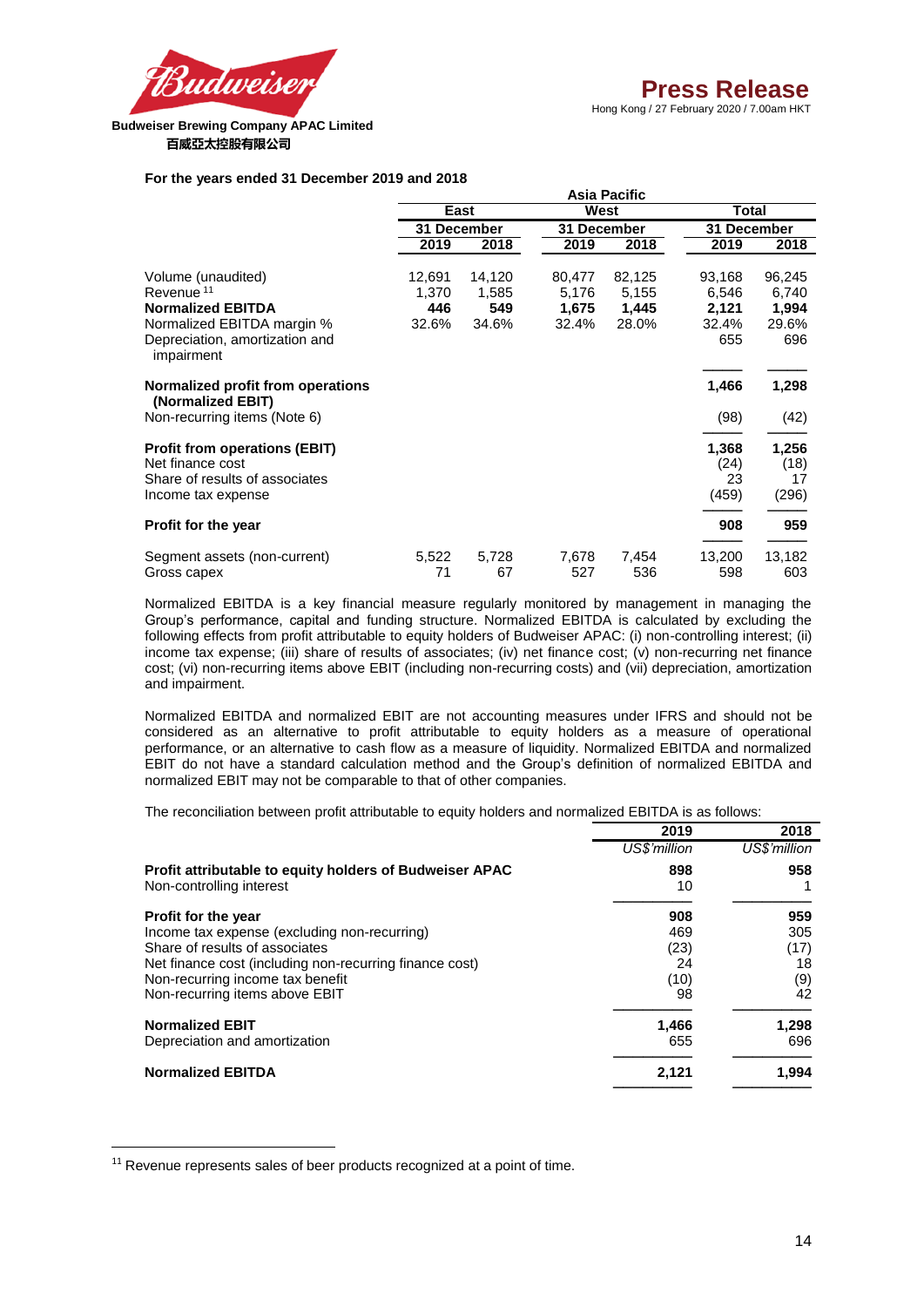

## **5. Other operating income**

|                                                                                | 2019         | 2018         |
|--------------------------------------------------------------------------------|--------------|--------------|
|                                                                                | US\$'million | US\$'million |
| Grants and incentives                                                          | 87           | 91           |
| Net gain on disposal of property, plant and equipment and<br>intangible assets | 105          | 44           |
| Other operating income                                                         | 45           | 19           |
| Other operating income                                                         | 237          | 154          |
|                                                                                |              |              |

Grants and incentives in 2019 primarily related to various grants and incentives given by local governments, based on the Group's operations and developments in those regions.

Net gain on disposal of property, plant and equipment and intangible assets includes net gains of 45 million US dollar and 7 million US dollar from the sale of properties for the years ended 31 December 2019 and 2018, respectively.

# **6. Non-recurring items**

The non-recurring items included in the consolidated income statement are as follows:

|                                   | 2019         | 2018         |
|-----------------------------------|--------------|--------------|
|                                   | US\$'million | US\$'million |
| Restructuring                     | (24)         | (39)         |
| Acquisition and integration costs | (7)          | (3)          |
| Costs associated with the Listing | (67)         |              |
| Impact on profit from operations  | (98)         | (42)         |
| Non-recurring finance costs       | (8)          | (21)         |
| Non-recurring income tax benefit  | 10           |              |
| Net impact on profit              | (96)         | (54)         |

The Group incurred costs associated with the Listing of 67 million US dollar reported as non-recurring items and costs capitalized associated with the Listing of 61 million US dollar.

The non-recurring restructuring charges primarily relate to organizational alignments. These changes aim to eliminate overlapping organizations or duplicated processes, taking into account the right match of employee profiles with the new organizational requirements. These one-time expenses, as a result of the series of decisions, provide the Group with a lower cost base in addition to a stronger focus on the Group's core activities, quicker decision-making and improvements to efficiency, service and quality.

The finance cost of Loans with AB InBev of 17 million US dollar for 2019 and 27 million US dollar for 2018 is included in non-recurring finance costs given these loans were settled or capitalized upon Listing.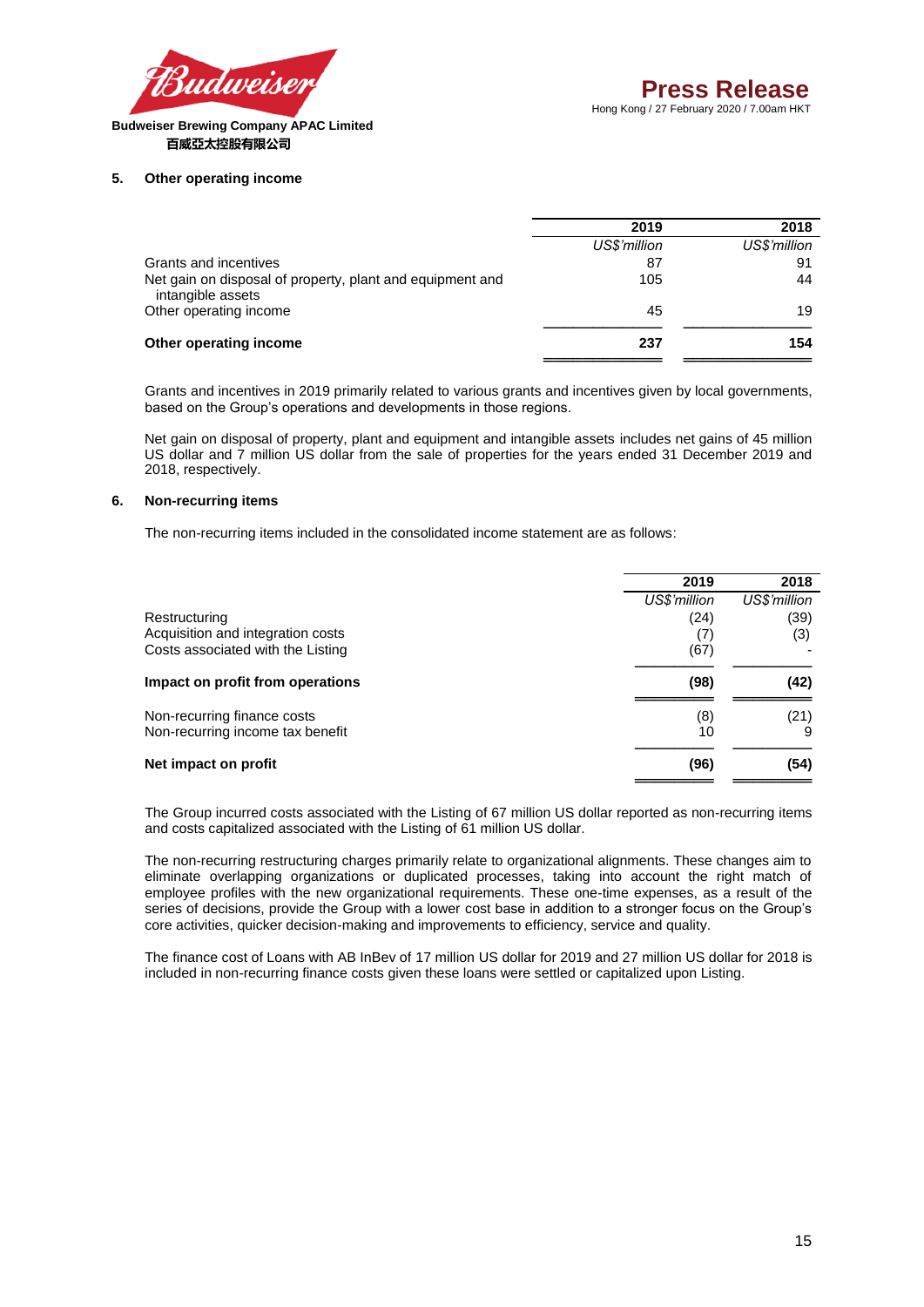

# **7. Income tax expense**

Income taxes recognized in the consolidated income statement are as follows:

|                                     | 2019         | 2018         |
|-------------------------------------|--------------|--------------|
|                                     | US\$'million | US\$'million |
| Current year                        | (360)        | (360)        |
| (Under)/overprovided in prior years | (20)         | 29           |
| Current tax expense                 | (380)        | (331)        |
| Deferred tax expense                | (79)         | 35           |
| Income tax expense                  | (459)        | (296)        |
|                                     |              |              |

The reconciliation of the effective tax rate with the aggregated weighted nominal tax rate is summarized as follows:

|                                                                                                                          | 2019         | 2018         |
|--------------------------------------------------------------------------------------------------------------------------|--------------|--------------|
|                                                                                                                          | US\$'million | US\$'million |
| Profit before tax                                                                                                        | 1,367        | 1,255        |
| Deduct share of results of associates                                                                                    | 23           | 17           |
| Profit before tax and before share of results of associates                                                              | 1,344        | 1,238        |
| Adjustments on taxable basis                                                                                             |              |              |
| Expenses not deductible for tax purposes                                                                                 | 166          | 82           |
| Other non-taxable income                                                                                                 | (134)        | (78)         |
|                                                                                                                          | 1,376        | 1,242        |
| Aggregated weighted nominal tax rate                                                                                     | 26.7%        | 25.0%        |
| Tax at aggregated weighted nominal tax rate                                                                              | (368)        | (311)        |
| Adjustments on tax expense                                                                                               |              |              |
| Utilization of tax losses not previously recognized                                                                      | 18           | 12           |
| Recognition of deferred tax assets on previous years' tax losses                                                         |              | 21           |
| Write-down of deferred tax assets on tax losses and current year<br>losses for which no deferred tax asset is recognized | (37)         | (45)         |
| (Under)/overprovided in prior years                                                                                      | (20)         | 29           |
| Withholding taxes                                                                                                        | (54)         | (7)          |
| Other tax adjustments                                                                                                    | 2            | 5            |
|                                                                                                                          | (459)        | (296)        |
| <b>Effective tax rate</b>                                                                                                | 34.2%        | 23.9%        |
| Normalized effective tax rate                                                                                            | 32.3%        | 23.4%        |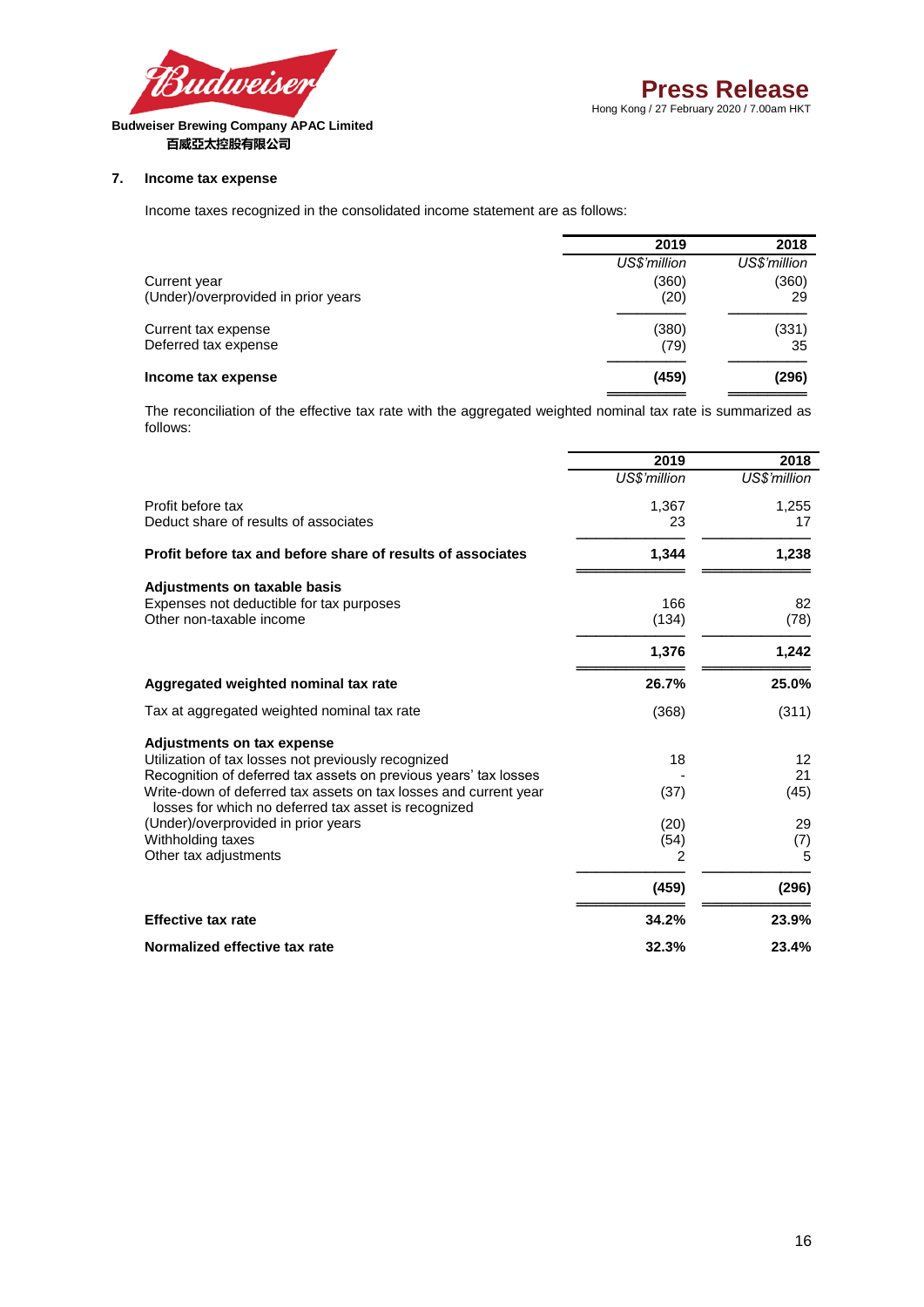

**2019 2018**

# **百威亞太控股有限公司**

The Group's income tax expense included 2 million US dollar and 4 million US dollar in respect of Hong Kong profits tax in the years ended 31 December 2019 and 2018.

Normalized ETR increased from 23.4% in FY18 to 32.3% in FY19, primarily driven by withholding taxes on dividend payments (associated with re-organizations for the IPO and accruals for the final dividend for FY19) and an allowance on deferred tax assets accrued historically. Excluding these items, our normalized ETR would have been 27.1% in FY19.

Normalized effective tax rate is not an accounting measure under IFRS and should not be considered as an alternative to the effective tax rate. Normalized effective tax rate method does not have a standard calculation method and the Group's definition of normalized effective tax rate may not be comparable to other companies.

## **8. Earnings per share**

The calculation of basic earnings per share is computed in the table below.

|                                                           | 2019 | 2018 |
|-----------------------------------------------------------|------|------|
| Earnings attributable to shareholders (Million US Dollar) | 898  | 958  |
| Weighted average number of shares in issue (shares)       |      |      |
| Earnings per share (cent USD)                             | 7.50 | 8.29 |

Dilutive equity instruments have no impact to the calculation of earnings per share for the years ended 31 December 2019 and 2018. For the calculation of the weighted average number of shares in issue, the shares issued as part of the reorganization were adjusted retrospectively on the basis that the new structure had been in issue throughout the periods presented.

The calculation of adjusted earnings per share is computed in the table below.

|                                                                      | .              | ---            |
|----------------------------------------------------------------------|----------------|----------------|
| Normalized earnings attributable to shareholders (Million US Dollar) | 994            | 1.012          |
| Adjusted weighted average number of shares in issue (shares)         | 13.220.397.000 | 13.220.397.000 |
| Adjusted basic and diluted earnings per share (cent USD)             | 7.52           | 7.65           |

Adjusted weighted average number of shares in issue and adjusted basic and diluted earnings per share are calculated on the assumption that the shares issued by the Company for the Listing existed throughout the year ended 31 December 2019 and 2018.

The reconciliation of basic and diluted earnings per share to adjusted basic and diluted earnings per share is shown in the table below.

|                                                                           | 2019         | 2018         |
|---------------------------------------------------------------------------|--------------|--------------|
| Basic and diluted earnings per share                                      | 7.50         | 8.29         |
| Non-recurring items, before tax<br>Non-recurring finance cost, before tax | 0.82<br>0.07 | 0.36<br>0.18 |
| Non-recurring taxes                                                       | (0.08)       | (0.08)       |
| Adjusted weighted average number of shares in issue                       | (0.79)       | (1.10)       |
| Adjusted basic and diluted earnings per share                             | 7.52         | 7.65         |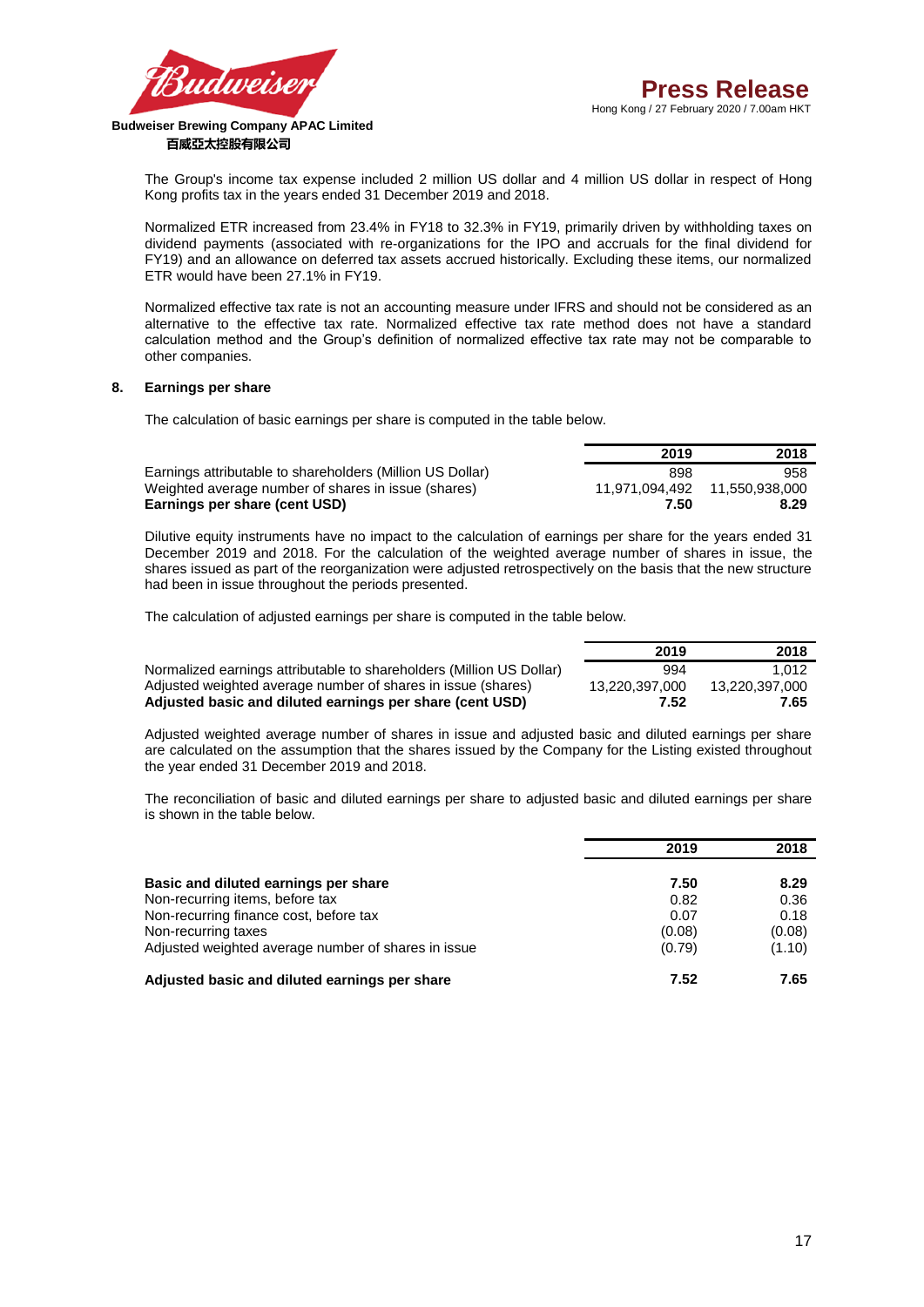

#### **9. Trade and other receivables**

|                                      | 2019         | 2018         |
|--------------------------------------|--------------|--------------|
|                                      | US\$'million | US\$'million |
| Trade receivables and accrued income | 412          | 376          |
| Trade receivables with AB InBev      | 37           | 47           |
| Indirect tax receivable              | 116          | 81           |
| Prepaid expenses                     | 48           | 53           |
| Other receivables                    | 39           | 23           |
| Current trade and other receivables  | 652          | 580          |
|                                      |              |              |

The carrying amount of trade and other receivables is a good approximation of their fair value as the impact of discounting is not significant.

Trade receivables and trade receivables with AB InBev are due on average less than 90 days from the date of invoicing. There is limited credit risk as the Group does not have significant uncollected amounts.

As of 31 December 2019 and 31 December 2018, the aging analysis of current trade receivables and trade receivables with AB InBev, based on due date, is as follows:

|                                                       | 2019         | 2018         |
|-------------------------------------------------------|--------------|--------------|
|                                                       | US\$'million | US\$'million |
| Not past due                                          | 429          | 399          |
| Past due as of reporting date:                        |              |              |
| Less than 30 days                                     | 13           | 14           |
| Between 30 and 59 days                                | 3            |              |
| Between 60 and 89 days                                | 4            | 3            |
| Trade receivables and trade receivables with AB InBev | 449          | 423          |
|                                                       |              |              |

# **10. Trade and other payables, payables with AB InBev and consigned packaging and contract liabilities**

|                                                       | 2019         | 2018         |
|-------------------------------------------------------|--------------|--------------|
|                                                       | US\$'million | US\$'million |
| Trade payables and accrued expenses                   | 1.930        | 1,891        |
| Payroll and social security payables                  | 89           | 119          |
| Indirect taxes payable                                | 328          | 360          |
| Contingent and deferred consideration on acquisitions | 110          | 6            |
| Other payables                                        | 137          | 171          |
| Current trade and other payables                      | 2,594        | 2.547        |
|                                                       |              |              |

| 2019         | 2018         |
|--------------|--------------|
| US\$'million | US\$'million |
| 222          | 405          |
|              |              |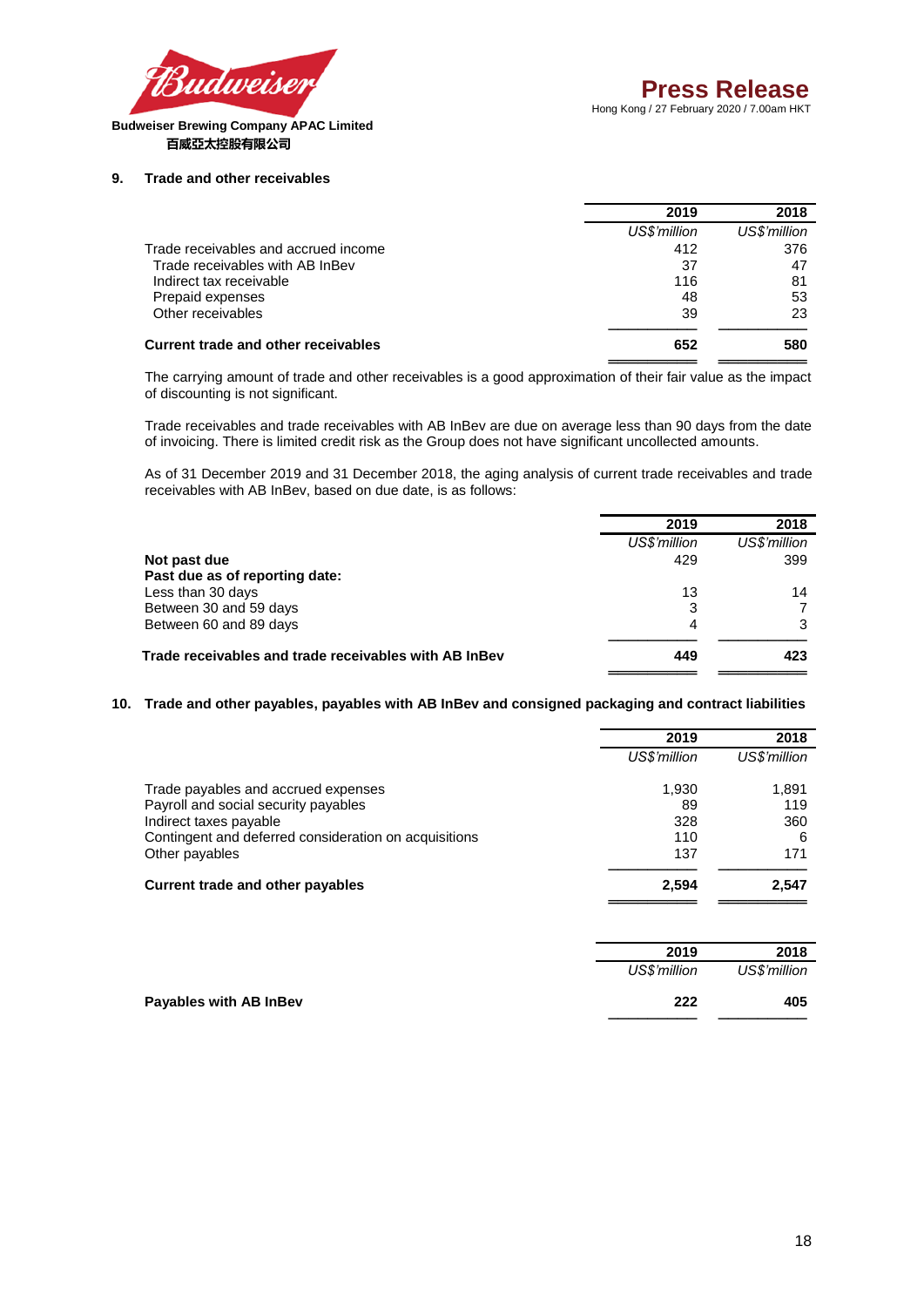

The Group pays the outstanding balances to the creditors according to the credit terms. Trade payables and payables to AB InBev are on average due within 120 days from the invoice date. As of 31 December 2019 and 31 December 2018 trade payables and payables to AB InBev were 2,152 million US dollar and 2,296 million US dollar, respectively.

|                                                     | 2019         | 2018         |
|-----------------------------------------------------|--------------|--------------|
|                                                     | US\$'million | US\$'million |
| Consigned packaging                                 | 380          | 391          |
| <b>Contract liabilities</b>                         | 880          | 893          |
| <b>Consigned packaging and contract liabilities</b> | 1.260        | 1,284        |
|                                                     |              |              |

Consigned packaging represents deposits paid by the Group's customers for use of the Group's returnable packaging which are assets controlled by the Group.

# **11. Dividends**

The Board has recommended the payment of a final dividend of US dollar 2.63 cents per share in respect of the year ended 31 December 2019. This represents 35% of the normalized profit attributable to equity holders of Budweiser APAC in FY19. Subject to the approval of shareholders at the AGM, the proposed final dividend will be paid on or before 30 June 2020.

Shareholders registered under the principal register of members in the Cayman Islands will automatically receive their dividends in US dollars while shareholders registered under the Hong Kong branch register of members will automatically receive their dividends in Hong Kong dollars. The final dividends paid in Hong Kong dollars will be calculated with reference to the exchange rate of US dollars against Hong Kong dollars on the date of the annual general meeting of the Company (to be further announced) on which such dividends will be proposed to the shareholders of the Company for approval.

The dividend paid will be recognized in the consolidated financial statement on the date that the dividend is declared.

# **12. Changes in equity**

To prepare for the Listing, the Company became the holding company of the Group via a reorganization which was completed on 30 September 2019. The reorganization steps included the transfer at fair value of the subsidiaries of China, Korea, India, Vietnam, Japan and New Zealand primarily in exchange for the issues of shares to or settlement of loans with AB InBev.

## **Issued capital**

The table below summarizes the changes in issued capital during 2019 since the incorporation of the Company on 10 April 2019.

|                                   | <b>Issued Capital</b> |                |  |
|-----------------------------------|-----------------------|----------------|--|
|                                   | <b>Million Shares</b> | US\$' thousand |  |
| At incorporation                  | $\blacksquare$        |                |  |
| Issued to AB InBey $(1)$          | 11,551                | 115            |  |
| Issued as part of the Listing (2) | 1.692                 | 17             |  |
| At 31 December 2019               | 13,243                | 132            |  |
|                                   |                       |                |  |

(1) On 3 July 2019, the issued share capital of the Company increased through the issue of 7,534,412,000 new shares to a subsidiary of AB InBev in exchange for the transfer of the China business into the Group. On 25 September 2019, the issued share capital of the Company increased through the issue of 4,016,525,000 shares to a subsidiary of AB InBev in exchange for the transfer of the South Korea business into the Group.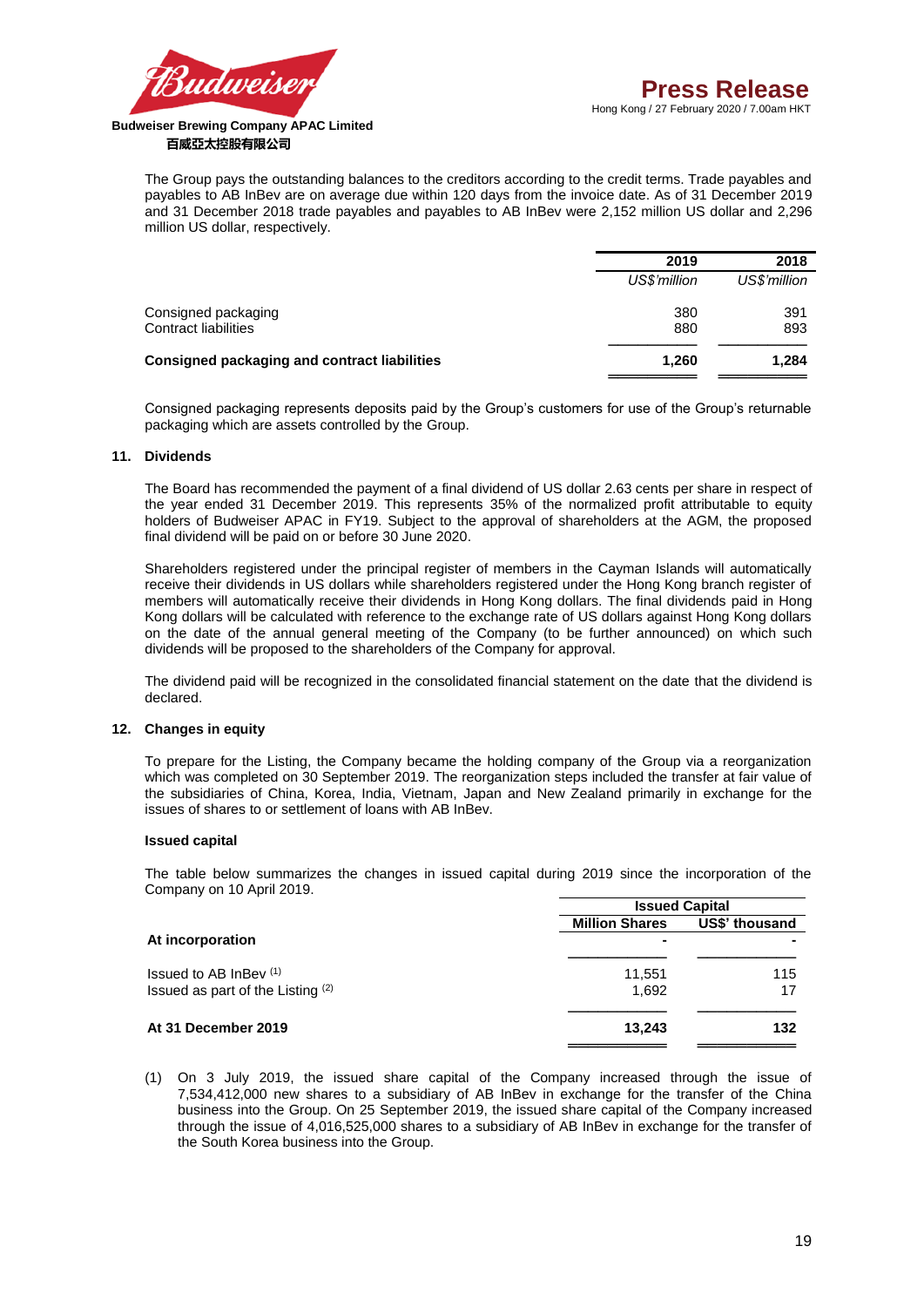

(2) On 30 September 2019, the Company issued 1,474,704,000 shares as part of the Listing on the Stock Exchange of Hong Kong. On 3 October 2019, the Company listed an additional 217,755,000 shares on the Stock Exchange under the Over-allotment Option as described in the Global Offering Prospectus. The Company has appointed a trustee to assist with the administration and vesting of the Share Award Schemes who held 23,000,000 shares in trust, reserved for Share Award Schemes, as at 31 December 2019.

As at 31 December 2019 the total authorized share capital of Budweiser APAC is 180,000 US dollar of which the total un-issued capital is 47,566 US dollar.

## **Share premium**

The share premium of the Company arises from the difference between the par value of shares issued and the fair value of the consideration received.

The share premium of the Company arose from the following transactions:

- (1) The issues of shares to AB InBev for the acquisition of the China and Korea subsidiaries
- (2) The issues of shares in the Listing

The application of the share premium account is governed by Section 34(2) of the Companies Law (2013 Revision) of the Cayman Islands. Under the Companies Law of the Cayman Islands, the funds in the share premium account of the Company are distributable to shareholders of the Company provided that immediately following the date on which the dividend is proposed to be distributed, the Company will be in a position to pay off its debts as they fall due in the ordinary course of the business.

#### **Capital reserve**

The Group recognizes the assets, liabilities and equity of the combining entities at the carrying amounts in the consolidated financial statements of the controlling party, AB InBev, prior to the common control reorganization. The transfer at fair value of the reorganized subsidiaries, in exchange for the issue of shares or settlement of loans with AB InBev, was accounted in equity in the capital reserve amounting to 43,507 million US dollar.

The capital contributions from AB InBev prior to the Listing are presented in the capital reserve.

## **CORPORATE GOVERNANCE**

The Company is committed to achieving high standards of corporate governance with a view to safeguarding the interests of our shareholders. The Company has complied with the Code Provisions of the Corporate Governance Code contained in Appendix 14 to the Listing Rules since 30 September 2019, being the date on which the shares of the Company were first listed on the Stock Exchange of Hong Kong Limited (the Listing Date), and up to 31 December 2019.

# **PURCHASE, SALES OR REDEMPTION OF LISTED SECURITIES**

During the period since the Listing Date, neither the Company nor its subsidiaries purchased, sold or redeemed any of the Company's listed securities.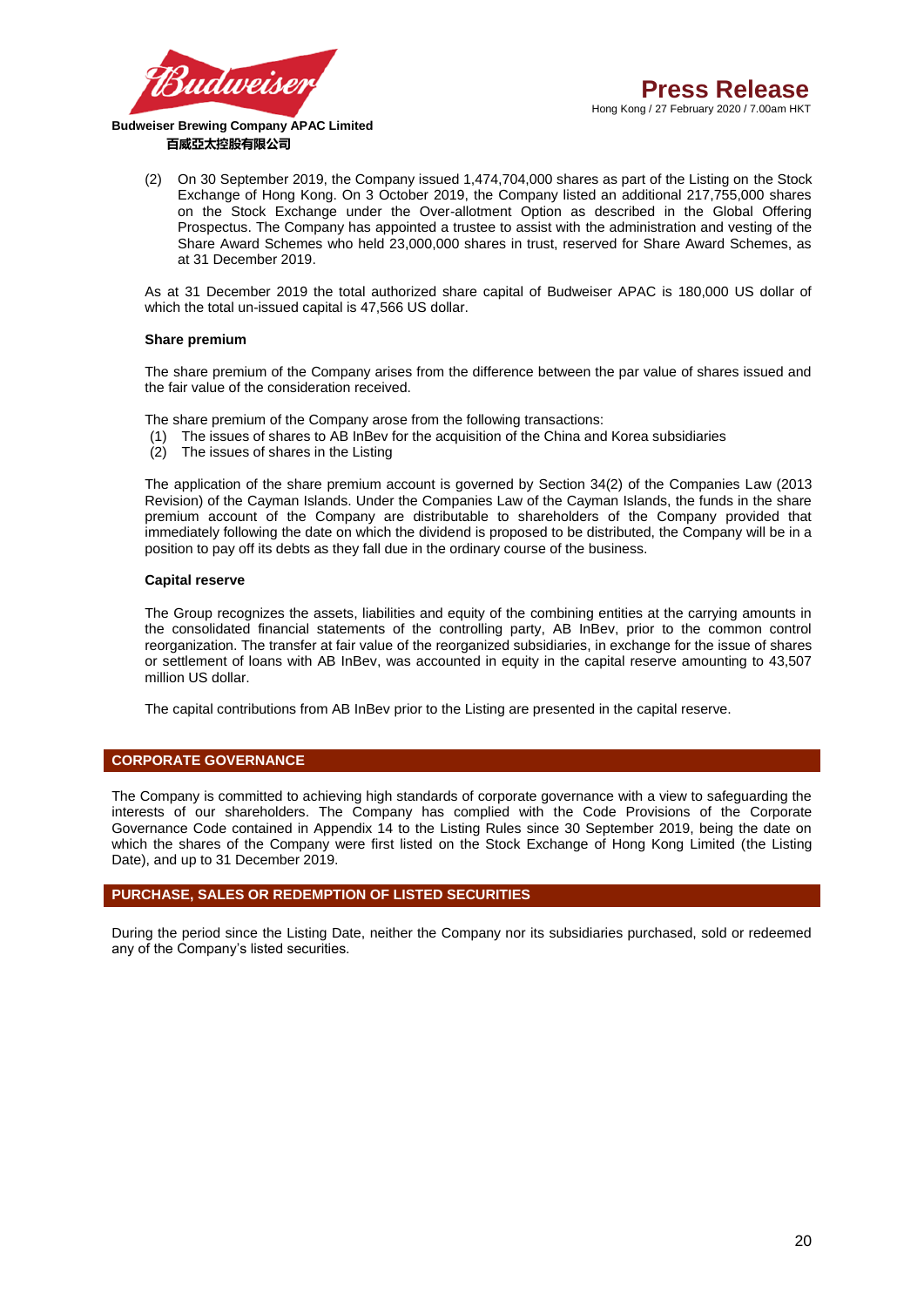

**FURTHER INFORMATION**

To facilitate the understanding of Budweiser APAC's underlying performance, the analyses of growth, including all comments in this press release, unless otherwise indicated, are based on organic growth and normalized numbers. In other words, financials are analyzed eliminating the impact of changes in currencies on translation of foreign operations, and scope changes. Scope changes represent the impact of acquisitions and divestitures, the start or termination of activities or the transfer of activities between segments, curtailment gains and losses and year over year changes in accounting estimates and other assumptions that management does not consider as part of the underlying performance of the business.

Whenever presented in this document, all performance measures (EBITDA, EBIT, profit, tax rate, EPS) are presented on a "normalized" basis, which means they are presented before non-recurring items, unless otherwise indicated. Nonrecurring items are either income or expenses which do not occur regularly as part of the normal activities of Budweiser APAC. They are presented separately because they are important for the understanding of the underlying sustainable performance of Budweiser APAC due to their size or nature. Normalized measures are additional measures used by management and should not replace the measures determined in accordance with IFRS as an indicator of Budweiser APAC's performance.

In particular, normalized EBITDA, normalized EBIT and normalized effective tax rate are not accounting measures under IFRS accounting. Normalized EBITDA and normalized EBIT should not be considered as an alternative to profit attributable to equity holders as a measure of operational performance, or an alternative to cash flow as a measure of liquidity. Normalized effective tax rate should not be considered as an alternative to the effective tax rate. Normalized EBITDA, normalized EBIT and normalized effective tax rate do not have a standard calculation method and the Group's definition may not be comparable to that of other companies.

Values in the figures and annexes may not add up, due to rounding.

#### *Legal Disclaimer*

This release contains "forward-looking statements". These statements are based on the current expectations and views of future events and developments of the management of Budweiser APAC and are naturally subject to uncertainty and changes in circumstances. Forward-looking statements include statements typically containing words or phrases such as "will likely result", "are expected to", "will continue", "is anticipated", "anticipate", "estimate", "project", "may", "might", "could", "believe", "expect", "plan", "potential", "we aim", "our goal", "our vision", "we intend" or similar expressions that are forward-looking statements. All statements other than statements of historical facts are forward-looking statements. You should not place undue reliance on these forward-looking statements, which reflect the current views of the management of Budweiser APAC, are subject to numerous risks and uncertainties about Budweiser APAC and are dependent on many factors, some of which are outside of Budweiser APAC's control. There are important factors, risks and uncertainties that could cause actual outcomes and results to be materially different, including the risks and uncertainties relating to Budweiser APAC as described in the prospectus of Budweiser APAC' dated 18 September 2019. Other unknown or unpredictable factors could cause actual results to differ materially from those in the forward-looking statements.

The forward-looking statements should be read in conjunction with the other cautionary statements that are included elsewhere, including Budweiser APAC's prospectus dated 18 September 2019 and any other documents that Budweiser APAC has made public. Any forward-looking statements made in this communication are qualified in their entirety by these cautionary statements and there can be no assurance that the actual results or developments anticipated by Budweiser APAC will be realized or, even if substantially realized, that they will have the expected consequences to, or effects on, Budweiser APAC or its business or operations. Except as required by law, Budweiser APAC undertakes no obligation to publicly update or revise any forward-looking statements, whether as a result of new information, future events or developments or otherwise.

The Fourth Quarter 2018 (4Q18) and 2019 (4Q19) financial data set out in Annex 1 of this press release and the calculation of organic growth figures set out in Annex 2 of this press release are unaudited and prepared based on the Group's internal records and management accounts and have not been reviewed or audited by independent auditors. Shareholders and potential investors are advised not to place undue reliance on the unaudited results.

The Full Year (FY2019) financial data set out in this press release have been extracted from the Group's audited consolidated financial statements for the year ended 31 December 2019, which have been audited by our auditors, PricewaterhouseCoopers in accordance with International Financial Reporting Standards issued by the International Accounting Standards Board and the IFRS Interpretations Committee interpretations and resulted in an unqualified audit opinion.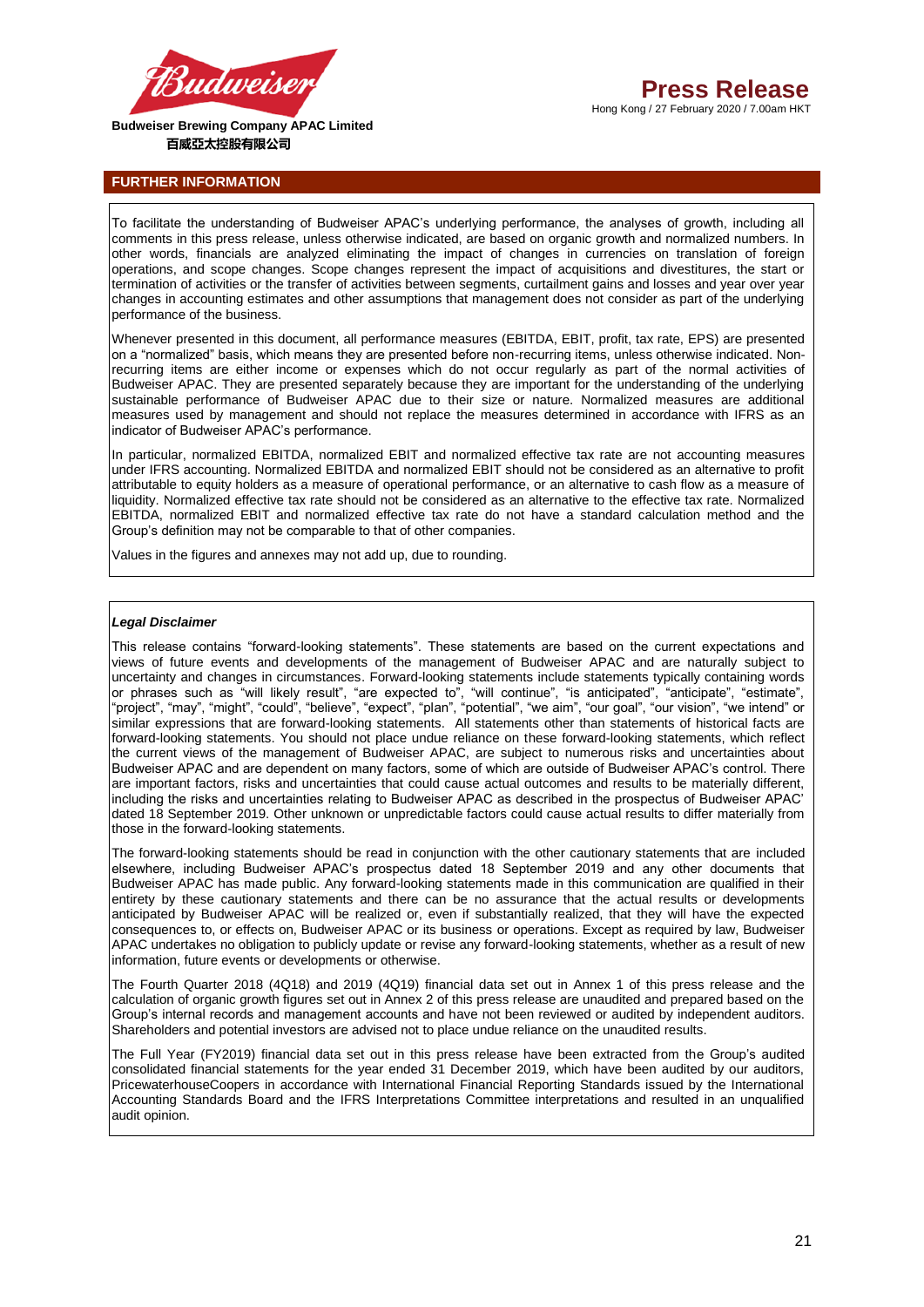

# **CONFERENCE CALL**

## **Thursday, 27 February 2020**

# **11:30am Hong Kong**

Please refer to dial-in details on our website at<http://budweiserapac.com/en/Events.html>

#### **About Budweiser Brewing Company APAC Limited**

Budweiser Brewing Company APAC Limited is the largest beer company in Asia Pacific. It is also leading the premium and super premium beer segments in Asia. The company brews, imports, markets, distributes and sells a portfolio of more than 50 beer brands, which it owns or has licensed, including Budweiser®, Stella Artois®, Corona®, Hoegaarden®, Cass® and Harbin®. Its principal markets are China, South Korea, India and Vietnam. Budweiser Brewing Company APAC Limited is listed on the Hong Kong Stock Exchange and is a subsidiary of Anheuser-Busch InBev SA/NV. It is incorporated under the laws of the Cayman Islands with limited liability. Visit our website at[: http://www.budweiserapac.com.](http://www.budweiserapac.com/)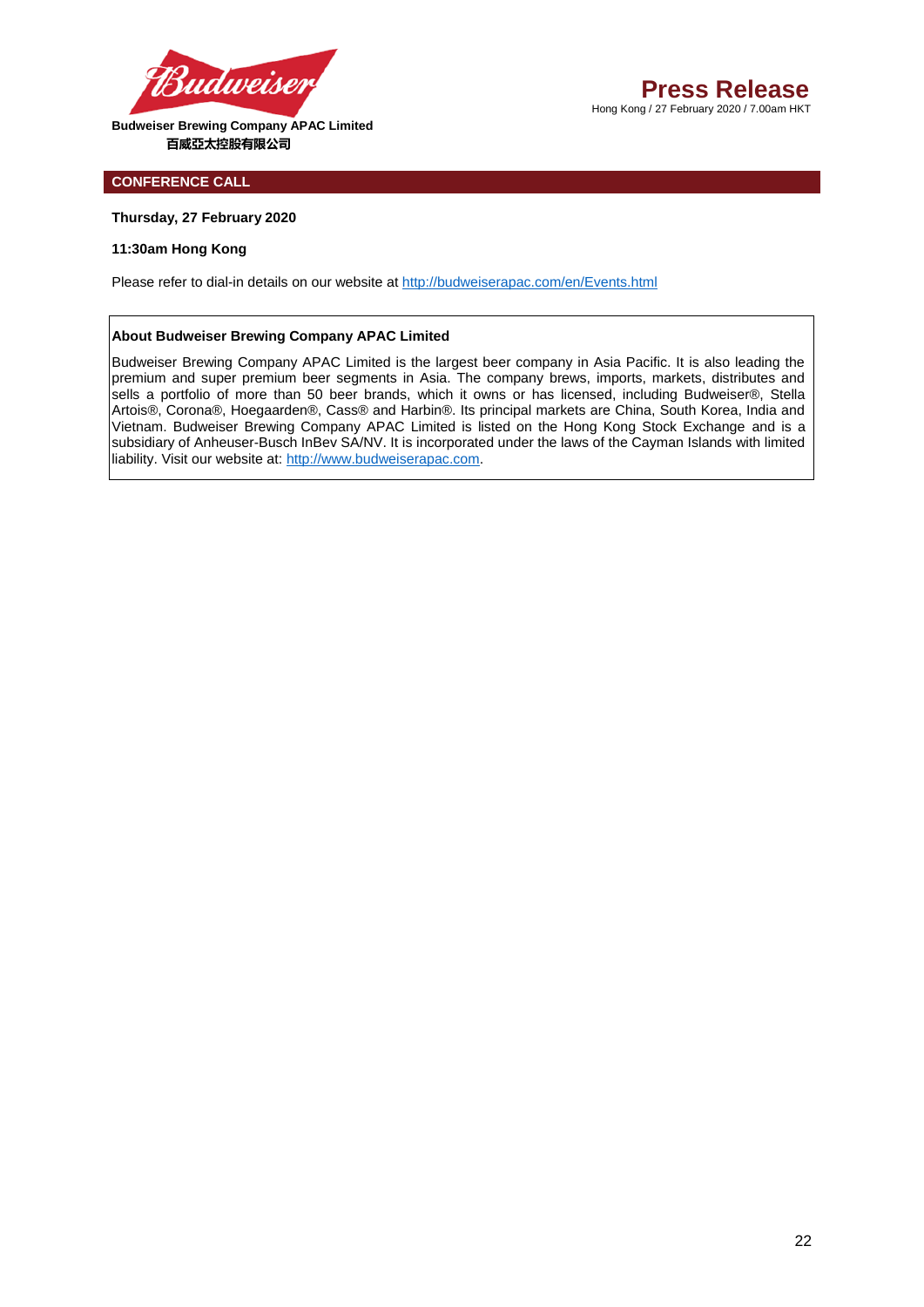

ı

Hong Kong / 27 February 2020 / 7.00am HKT

# **ANNEX 1 – UNAUDITED 4Q19 FINANCIAL INFORMATION**

The information below is prepared based on the Group's internal records and management accounts to provide additional information on our Fourth Quarter 2018 (4Q18) and 2019 (4Q19) financial data. These data have not been reviewed or audited by independent auditors. Shareholders and potential investors are advised not to place undue reliance on the unaudited results.

| <b>Consolidated performance (million USD)</b>                                |        |        |                   |
|------------------------------------------------------------------------------|--------|--------|-------------------|
|                                                                              | 4Q19   | 4Q18   | Organic<br>growth |
| Total volumes (thousand his)                                                 | 15.414 | 16.469 | $-5.6%$           |
| Revenue                                                                      | 1.202  | 1.317  | $-3.5%$           |
| Gross profit                                                                 | 594    | 642    | $-1.4%$           |
| Gross margin                                                                 | 49.4%  | 48.7%  | $109$ bps         |
| <b>Normalized EBITDA</b>                                                     | 270    | 297    | $-4.4%$           |
| Normalized EBITDA margin                                                     | 22.5%  | 22.6%  | $-20$ bps         |
| <b>Normalized EBIT</b>                                                       | 111    | 112    | 5.9%              |
| Normalized EBIT margin                                                       | 9.2%   | 8.5%   | 98 bps            |
| Profit attributable to equity holders of Budweiser APAC                      | 45     | 59     |                   |
| Normalized profit attributable to equity holders of Budweiser<br><b>APAC</b> | 37     | 100    |                   |